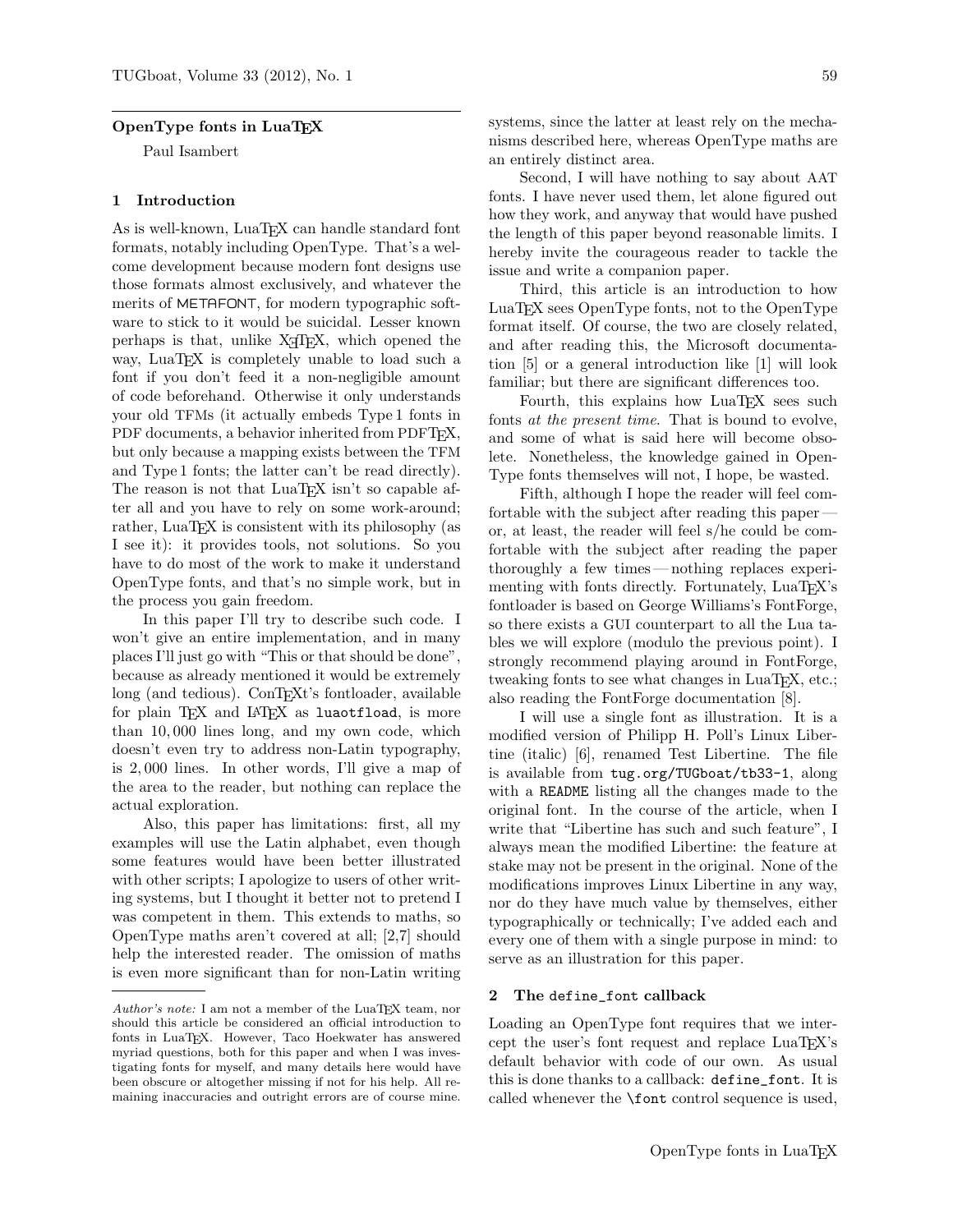with three arguments: name, size and id. The first two arguments have direct equivalents in the syntax of \font:

### $\forall$ font $\mathcal{name}$  at|scaled  $\langle size \rangle$

where  $\langle name \rangle$  is anything between braces or double quotes or a string of non-blank characters. The  $\langle size \rangle$  part is passed to the function registered in the callback as follows: if positive, it represents at  $\langle size \rangle$  in scaled points, e.g. at 10pt becomes 655360. If negative, it represents scaled  $\langle size \rangle$ , e.g. scaled 500 becomes -500. What if no at or scaled information is given? Then  $\langle size \rangle$  is set to -1000, as if scaled 1000 had been specified, which is equivalent to no scaling at all, since T<sub>E</sub>X scales fonts by a factor of one-thousandth of the given value.

The id argument is the numerical representation of the font. Indeed, TEX internally records fonts as numbers, not names. This can be seen in LuaTFX when you query a glyph node's font field: it returns a number. For us, it will be useful when applying OpenType features: characters whose font is one we've loaded ourselves and containing special features will require our attention. But we'll see that in due time.

The function registered in define\_font must return a table of the type which LuaT<sub>EX</sub> understands.<sup>1</sup> To do so, it reads the appropriate font file. I've said earlier that LuaT<sub>EX</sub> can't load Open-Type fonts. That is not exactly true: it can load such a font (otherwise the remark above about its fontloader being based on FontForge wouldn't make sense), it just doesn't know what to do with it. LuaTEX reads an OpenType font file, creates a Lua table with it, and your job is to turn it into another table that the engine can use. In essence, given a table as described in section 4.4.5 of the LuaTEX reference manual [4], you have to produce a table as described in chapter 7 of the same document. Most of this paper deals with such a transformation. (If you truly have nothing else to do, you can also produce the latter table directly from the font file, not relying on LuaT<sub>EX</sub>'s interpretation.)

We'll name our function the same as the callback itself: define\_font. That means that ultimately something like the following must occur, after our function is properly defined:

# callback.register("define\_font", define\_font)

Also, since managing fonts is a matter of (sometimes quite complex) tables, it'll help to have a function that prints the contents of a table in a readable fash-

ion. Here it is (all Lua code in this paper is supposed to be written in a .lua file, not in \directlua, unless catcodes are properly set):

```
local rep, write = string.rep, texio.write_nl
function ExploreTable (tab, offset)
 offset = offset or ""
 for k, v in pairs(tab) do
    local newoffset = offset .. " "
    k = \text{offset} \dots k \dots " = "if type(v) == "table" thenwrite(k \dots "{'})ExploreTable(v, newoffset)
      write(newoffset .. "}")
    else
      write(k \dots tostring(v))end
 end
end
```
This function browses entries in no particular order; however, in this paper, I will often rearrange its output (sometimes adding commas) to impose some organization. Thus the reader shouldn't worry if what s/he gets at home looks slightly different.<sup>2</sup>

### 3 From names to files

TEX traditionally loads fonts by reference to the filename, e.g.:

\font\tenrm=cmr10

loads the font contained in cmr10.tfm. However, X<sub>T</sub>T<sub>F</sub>X has made popular another way of referring to fonts, namely by their internal names: \font\myfont="Linux Libertine O /I: +smcp"

This convenient syntax has been taken over in ConTEXt, thus also in luaotfload. The part before the colon denotes a font proper, i.e. a font file: the file containing the italic font of the Linux Libertine O family<sup>3</sup> (i.e. LinLibertine\_RI.otf, or fxlri.otf in TEX Live). After the colon are the tags denoting features to be applied to that font. With such a font call, our function will be executed as:

### define\_font("Linux Libertine O /I: +smcp", -1000, 51)

(provided we are defining the  $51<sup>st</sup>$  font, which is the case if this is the first font call after loading plain T<sub>EX</sub>). Now, if we ask  $\text{LuaT}$ <sub>EX</sub> to load a font named "Linux Libertine 0 /I: +smcp", or even, since we're not so naïve, "Linux Libertine  $0 / I$ ", it will never find it. Instead, it must be given a filename and nothing else, so you have to link names to files. To do so, we have to open all the font

<sup>1</sup> Actually, a number can also be returned, which will be interpreted as the id of another, already defined font. This possibility won't interest us much, of course.

 $<sup>2</sup>$  Also, although the resulting table *looks* like a Lua table,</sup> it is not (and thus shouldn't be reused as such in Lua code). I leave it as an exercise to the reader to list the differences.

 $3$  The O in the family name is for OpenType.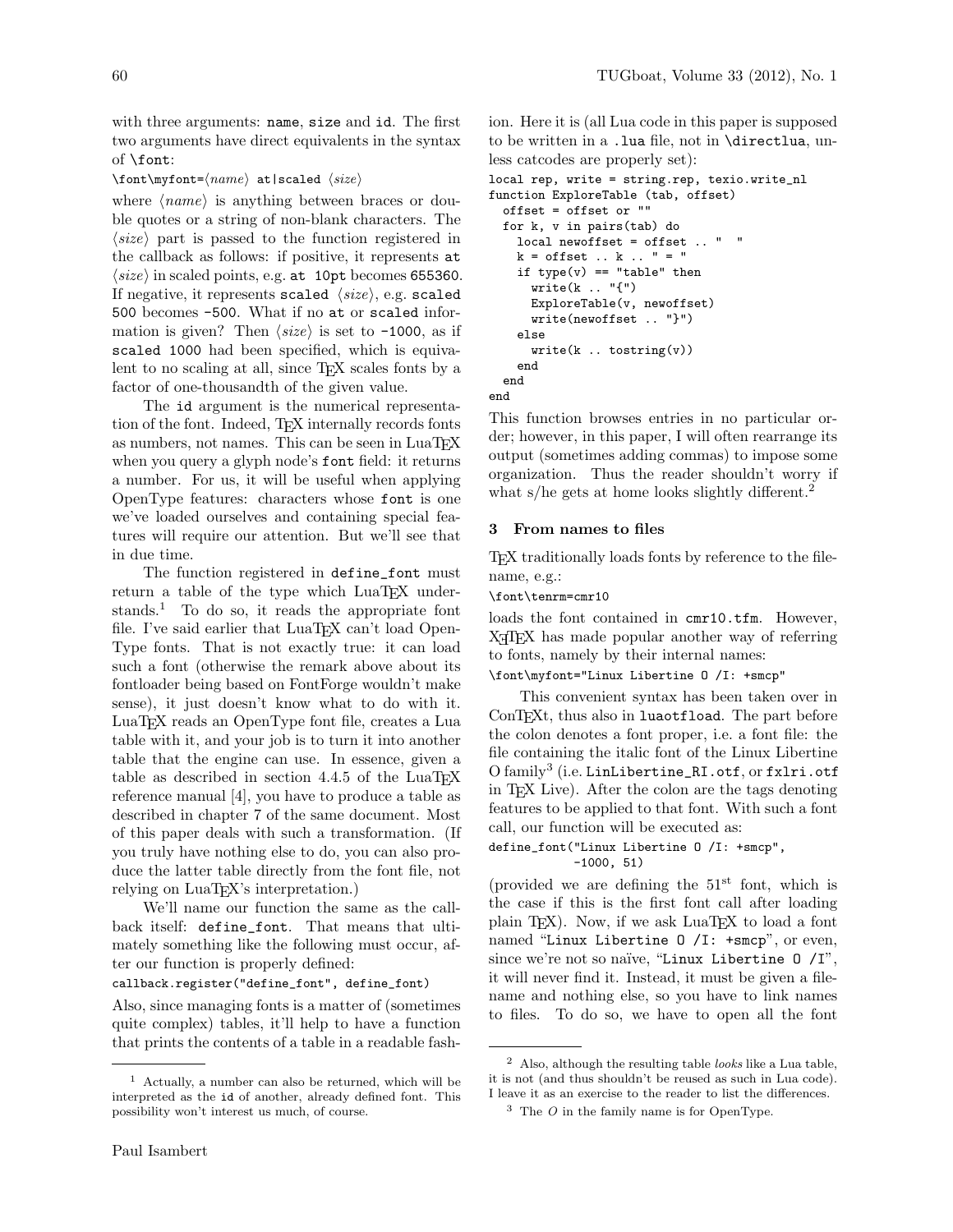files available to LuaT<sub>EX</sub>, as specified by the return value of kpse.show\_path("opentype fonts"), and check their names. That takes quite a while, so it's not something we want to do on each compilation. Thus we build a database as a Lua table to match names with files, e.g. (Biolinum is the sans-serif companion to Libertine):

```
database = \{ \ldots \}["Linux Libertine O"] = {
    Regular = "LinLibertine_R.otf",
    Italic = "LinLibertine_RI.otf",
    ... },
  ["Linux Biolinum O"] = {
    Regular = "LinBiolinum_R.otf",
    Italic = "LinBiolinum_RI.otf",
    ... },
  ... }
```
The first time the fontloader is used, it will create the database and write it to an external file. After that, linking names to files will be fast. Given e.g. Linux Libertine O /I, it can easily find that LinLibertine\_RI.otf is required, since by convention /I means italics. To emphasize, this is just a convention, and you could decide to use /Italic instead, or even to allow the user to specify anything between I and Italic (then you check whether it is the prefix of a tag). The latter solution is convenient for fonts which have both Bold and Black variants (the /B tag is ambiguous). Also, nothing prevents the database from being written as something more readable and/or modifiable. I use a file with a very simple syntax that I can customize by hand, so that I can for instance simplify family names: "Linux Libertine O" becomes simply "Libertine", "Pro" is removed in the names of many Adobe fonts . . . or I can lump unrelated files into a single family. An imaginary but familiar example would be: Centaur:

```
Regular = "Centaur.otf"
Italic = "Arrighi.otf"
```
Finally, the database can be used to retrieve TFM fonts by name too.

Fine: we know what the database should or could look like, but how are we supposed to create it? The answer has already been hinted at above: we browse all directories where OpenType fonts are supposed to be, open all files, retrieve information and store it in a table. In short, we do the following: local open = fontloader.open database =  $\{\}$ 

```
local storeinfo
function explorefonts (dir)
  if not lfs.isdir(dir) then
    return
  end
  for name in lfs.dir(dir) do
```

```
if name \tilde{=} "." and name \tilde{=} ".." then
      local file = dir \ldots "/" \ldots name
      local attr = lfs.attributes(file)
      if attr then
        if attr.mode == "file" and
         name:lower():match("%.[to]tf$") then
          storeinfo(file, name)
        elseif attr.mode == "directory" then
          explorefonts(file)
        end
      end
    end
 end
end
function storeinfo (file, name)
  local i = open(file)if not i then
    return
  end
  local fam, mod
  for _, lang in ipairs(i.names) do
    local n = lang.namefam = n.preffamilyname or n.family
    if fam then
      mod = n.prefmodifiers or n.subfamily
      database[fm] = database[fm] or \{\}database[fam][mod or "default"] = name
      break
    end
  end
```
end

Before studying what this code does, a few words on programming details. I won't be necessarily consistent with regard to local variables; in production code, most declarations would be local (including define\_font, since there's no problem with registering a local function in a callback). Here, however, variables will be local if, in a given code snippet, they are used in other functions only; if they are toplevel with respect to the current snippet, they will be defined globally. Hence storeinfo is local because we won't be using it directly, whereas explorefonts is global, as is the database table. With respect to the locality of storeinfo, the reader might notice that it is declared before explorefonts (so it is available to the latter function) but defined (without local) after it (so we read its definition only when we know where it is supposed to work); this is a convenient way to organize code in this situation (in other situations, e.g. with two local functions calling each other, it is the only way). Finally, both functions use:

if  $\langle something \rangle$  then return end  $\langle code \rangle$ instead of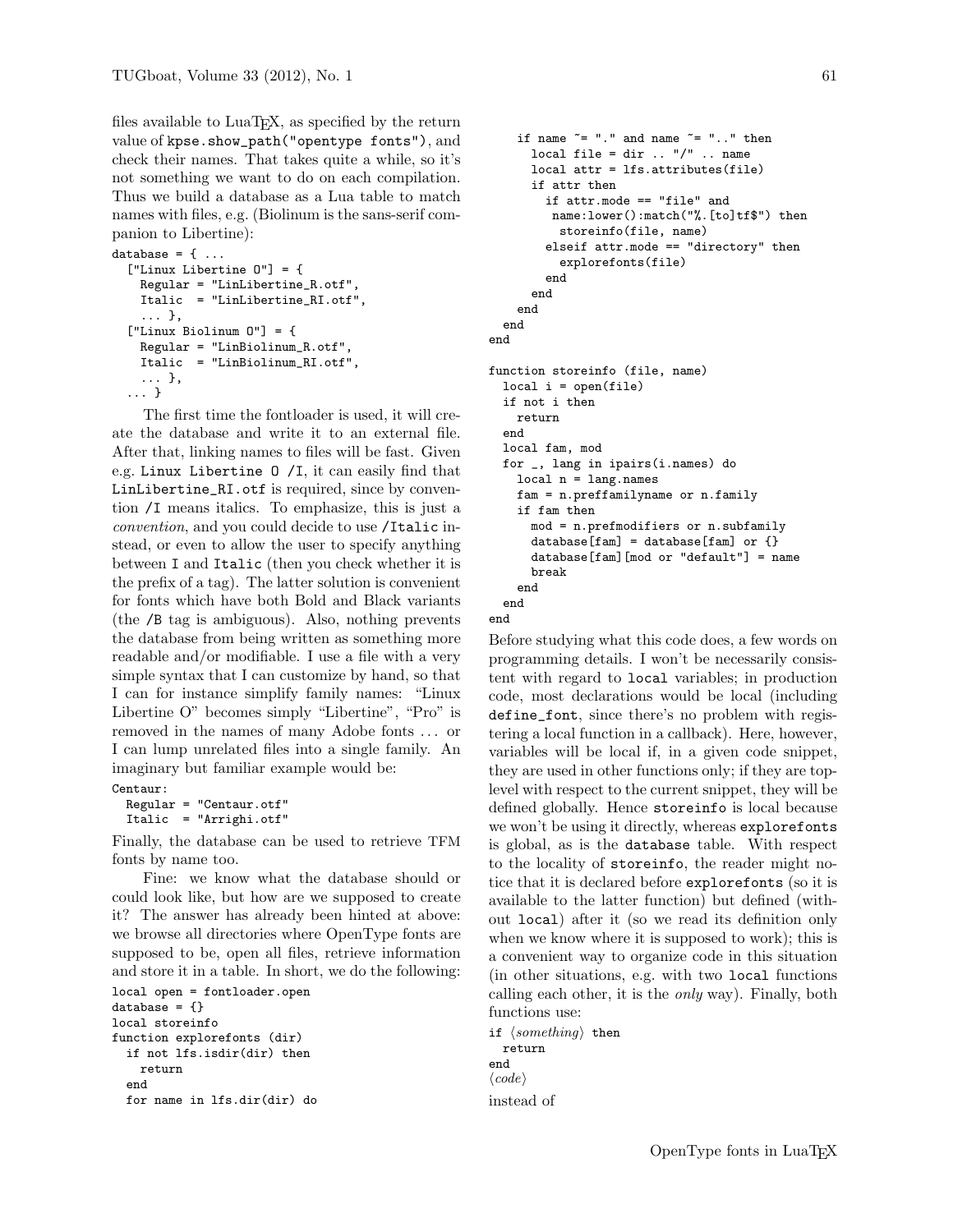```
if \langle something \rangle then
   return
else
    \langle code \rangleend
```
Both forms achieve the same result; in general, I use the second style, because I find it clearer, but in some cases, as in here with TUGboat's narrow columns, the first style saves precious space (and avoids a lonely end whose role might be obscure).

Back to the code itself. We can use it like this: local fontpath = kpse.show\_path("opentype fonts")

```
fontpath = fontpath:match(":")
           and fontpath:explode(":")
           or fontpath:explode(";")
for _, dir in ipairs(fontpath) do
  dir = dir:gsub("']!!, "")
  explorefonts(dir)
end
```
We ask kpathsea where OpenType fonts live, and it returns a string of paths separated by colons or semi-colons (the latter case on Windows); we remove exclamation marks that might prefix a path for reasons that won't concern us here, and launch our function explorefonts: using the lfs (LuaFileSystem) library, we browse the contents of a directory (making sure it is a directory, because kpathsea stores possible paths); for each element, if it is a file and it has the proper otf or ttf extension, we pass it to our storeinfo; if it is a directory, we browse it recursively. The reader may be surprised that we take ttf files into account; but there are two breeds of OpenType fonts: OpenType C[ompact] F[ont] F[ormat] files have the otf extension, whereas OpenType TrueType files have the ttf extension. However, the kpse library sees the latter as TrueType fonts (because of the extension), and when searching for a font in that format we need to specify "truetype fonts" as the type.

With storeinfo comes our real taste of Open-Type fonts with LuaT<sub>EX</sub>. We use the fontloader. open function to import a file into a readable format (albeit not terribly readable, as we'll learn later), and if it worked (this might not be the case, e.g. if permission is denied) we retrieve the information we need. Before turning to that, though, I should mention that there exists fontloader.info, a function that extracts exactly the information we'll need, and which is much faster than fontloader.open. However, fontloader.info also regularly gets things wrong, not due to a defect in LuaTEX but because fonts often are badly organized. For instance, in the table returned by fontloader.info, the field familyname for Robert Slimbach's Minion Pro bold is set to Minion Pro, but it is Minion Pro SmBd

for the semibold version (and the reverse holds for Adobe Caslon, Carol Twombly's adaptation of William Caslon's famous design), as if they belonged to different families. Also, the only information about the 'italic-ness' of a font is the italicangle field, which might have a non-zero value even if a font is not italic in the sense of being related to a roman alternative (see for instance calligraphic fonts).<sup>4</sup>

Anyway, we have our font loaded in the tablelike (technically: userdata) variable i, which has a field names, an array of subtables with information about the font in different languages, as follows:<sup>5</sup>

```
names = f
```

```
1 = \{lang = English (US)
  names = {family = Test Libertine
    subfamily = Italic
    fullname = Test Libertine Italic
    postscriptname = TestLibertine
    uniqueid = FontForge 2.0 : Test ...
    version = Version 5.1.1
    designer = Philipp H. Poll
    manufacturer = Philipp H. Poll
    designerurl = http://www. ...vendorurl = http://www.tug.org
    licenseurl = http://www.fsf.org/...
    copyright = Test Libertine by \dotslicense = GPL \dots } }
2 = { lang = German German
     names = { subfamily = Kursiv } }
...
}
```
There is often only one such subtable (the first shown here), but sometimes there are several, containing some information in various languages.

The information we're looking for is family and subfamily or, if they exist, preffamilyname and prefmodifiers; they correspond to the font name and slash-prefixed tags in a \font call with X<sub>T</sub>T<sub>F</sub>X syntax. Some modifiers should be filtered

<sup>4</sup> Actually, it should be possible to do a meaningful analysis of the table returned by fontloader.info, but it is just simpler to use fontloader.open. It is indeed much slower, but then the database isn't built on every compilation, so it's not so bad if it takes a little time.

Still, there is one case where we need fontloader.info: TrueType Collection files. This format puts several fonts in one file (with the ttc extension, so not taken into account here); fontloader.info returns an array of tables similar to the single one it returns for other files; to load a particular font in a collection with fontloader.open, we must pass a second argument to the function, the fontname found in one of the tables returned by fontloader.info.

<sup>5</sup> This shows names for Test Libertine, because that's the font we'll be looking at in detail, but since I've modified only one font it doesn't really belong to a family, and the original Linux Libertine is used as an example elsewhere in this discussion of the font database.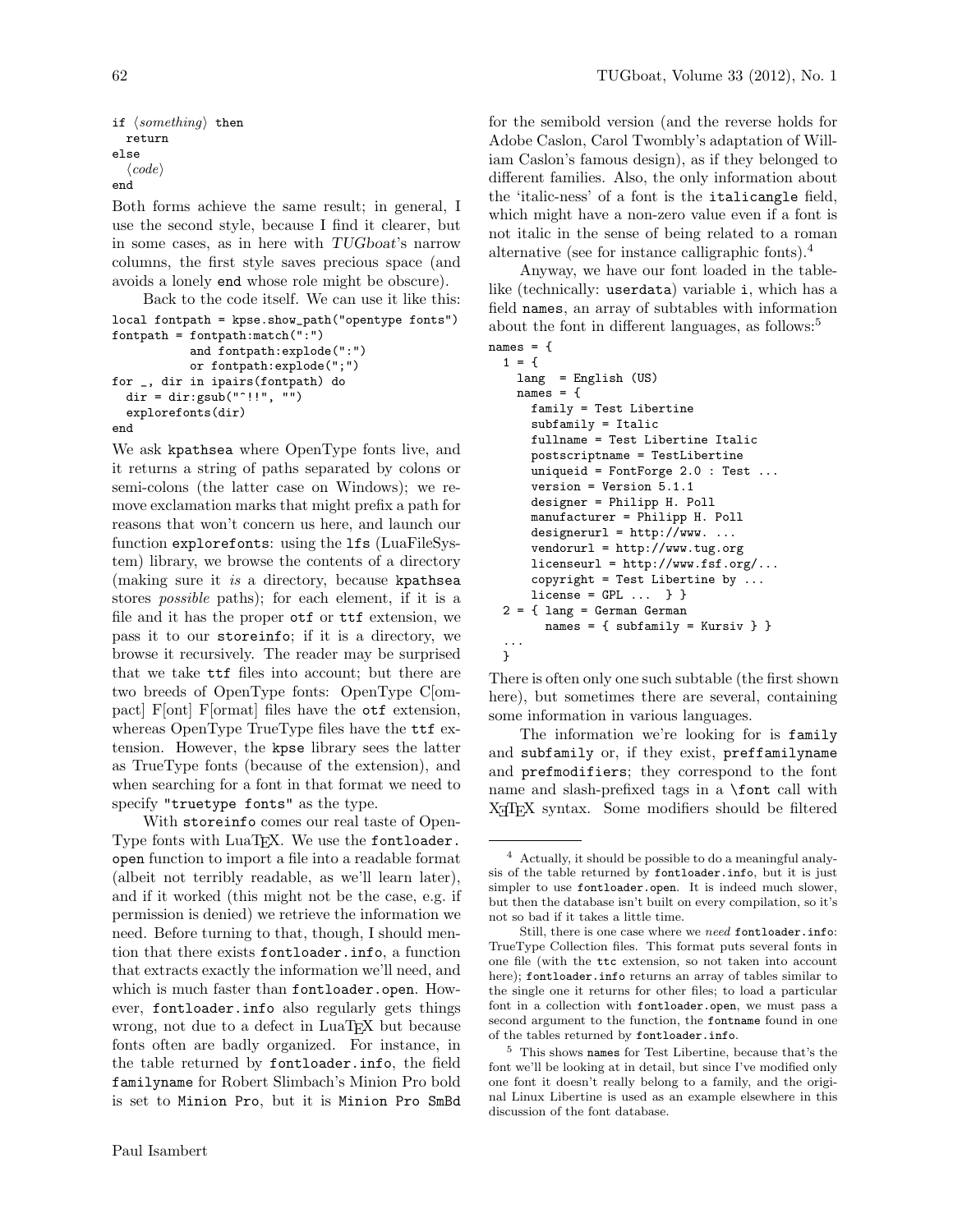out, namely Regular, Book and others, because they denote the "default" font, i.e. roman with normal weight, and we don't want to have to specify such a font as:

#### \font\myfont="Linux Libertine O /Regular"

Also, a modifier isn't always as expected. For instance, William A. Dwiggins's Electra in italics is called Cursive; you probably want to normalize that to Italic, so it can be called like other italic fonts.

Now, building the database is a simple matter: it will be a table with family names as entries whose values are subtables with  $\langle \textit{modifier(s)} \rangle$  $= \langle filename \rangle$  subentries. The database is cached, and when the user specifies:

### \font\myfont="Linux Libertine O /I : +smcp"

we retrieve the value of the Italic subentry of the "Linux Libertine O" entry and, lo, we are magically directed to the proper file! Admittedly, this requires a bit of string manipulation (left as an exercise to the reader), and we don't know what to do with +smcp yet, and in fact we don't even know what to do with the font file itself, but let's shout triumphantly anyway, it's good for morale, and we'll need some because this paper won't get any easier.

#### 4 Basic entries in a font table

The fontloader.open function loads a font, but it's not usable by itself; the result should be turned into a table with fontloader.to\_table, as follows. (The close operation simply discards the userdata from which the table is extracted and requires no further comment.)

```
local f = fontloader.open
        ("/your/font/dir/TestLibertine.otf")
fonttable = fontloader.to_table(f)fontloader.close(f)
```
We shall turn this table into another, as said before. However, all those operations take time, so we'll want to perform them as seldom as possible. That is why the font table should be cached: once a font has been analyzed, relevant information is stored in a file that future compilations will retrieve instead of starting from scratch again. However, the result of some operations can't be cached: e.g. those related to dimensions (sizes of glyphs, etc.) must be performed anew each time the font is loaded, because they depend on the size at which the font is loaded; in the cache file, only "abstract" dimensions are stored, with an arbitrary unit, and they must be converted to fit the real size. Unfortunately, setting kerning pairs (i.e. the— typically negative amount of space added between pairs of glyphs that don't look good when set next to each other) is one

of those operations, and kerning pairs come by the thousands in some fonts (e.g. Minion Pro). Another operation that obviously can't be done in advance and cached is applying features.<sup>6</sup>

Another important remark about size. With TFM fonts, when you call e.g.:

### \font\myfont=cmr10

you're requesting a font with a given size (here 10pt), because that information is part of the font file. But at what size should our Libertine font be loaded? Some fonts have a design\_size field (expressed in tenths of a point— PostScript point, big point to TEX; we shall ignore that subtlety here); e.g. with fonttable above, fonttable.design\_size returns 110, meaning 11pt. So we could load the font at 11pt; the problem is that the design size may vary from font to font, so by default you'll be loading Libertine at 11pt and Electra at 12pt; worse still, some fonts don't have a specified design size (the field returns 0). So it's better to have a default size at which a font will be loaded regardless of its design size; of course the problem vanishes if an at  $\langle size \rangle$ clause is used in the font call.<sup>7</sup>

Let's get back to loading our font. The operations described in this paper assume we're reading from the original font file, and that nothing is cached (or at best what is cached is the table returned by fontloader.open/to\_table, i.e. the original font file translated to Lua, so to speak). So we have our original table, which I'll call fonttable, and we

<sup>7</sup> Actually, an intelligent fontloader, unless instructed otherwise, will try to return the font that best fits the at-size; in many cases there will be one font only that matches the font call, whatever the size; in other cases, though, there will be several, and the right one should be chosen. That happens when a font is drawn at different sizes, as with many Adobe fonts and Latin Modern (by Bogusław Jackowski and Janusz M. Nowacki— and Donald E. Knuth). Of course the font database should reflect the fact that those fonts vary only with respect to size (which shouldn't be thought of as a modifier on a par with those we've been dealing with), something that the database created above didn't do. I won't pursue this matter here, except to mention that not only should design\_size be taken into account, but also design\_range\_bottom and design\_range\_top, which specifies the (exclusive) lower and (inclusive) upper bounds of the range of sizes for which the font is optimal.

<sup>6</sup> One could cache a font at a given size, e.g. 10pt, so that at least when loaded at that size (preferably the most often used, of course), the operations on dimensions are already done. Another option is to cache fully specified fonts, i.e. with size and features applied, for a given job or set of jobs, so that all compilations but the first are faster (under the assumption that the user doesn't change fonts or font specifications on each compilation, of course). Those cache files can then be deleted once the job is done, like auxiliary files in general. Of course the features mentioned here are only those that LuaT<sub>EX</sub> can handle by itself, as will become clear later.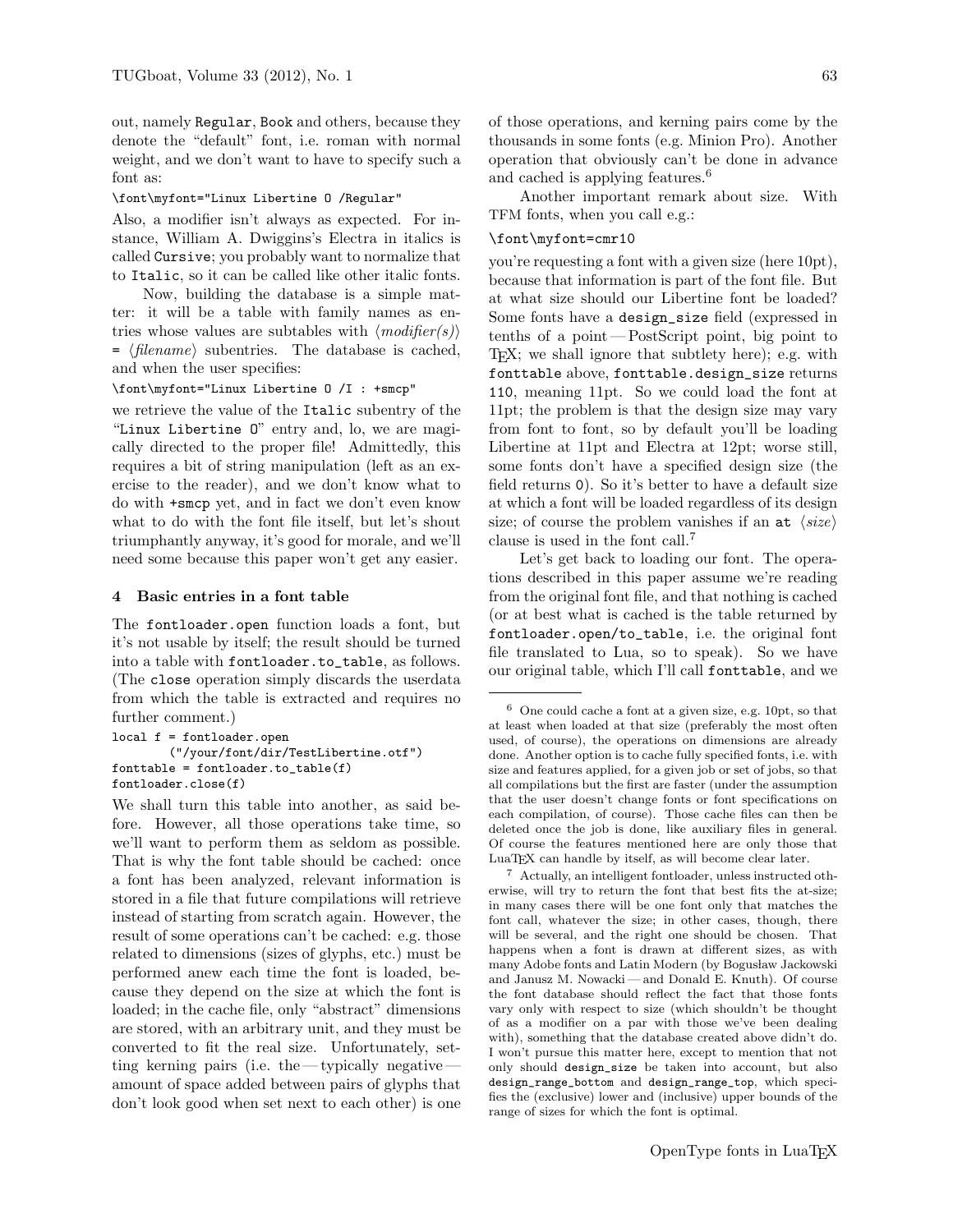must return another, which I'll call metrics. A few fields can be readily set:

```
metrics = {
  name = fonttable.fontname,
  fullname = fonttable.fontname .. \langle id \rangle,<br>psname = fonttable.fontname.
                = fonttable.fontname,
  type = "real",filename = \langle filename \rangle,
  format = \langle fonttype\rangle,
  embedding = "subset",
  size = \langle size \rangle,
  designsize = fonttable.design_size*6553.6
  }
```
First we specify some names: the name field is used internally by LuaT<sub>E</sub>X, e.g. in error messages; fullname is suffixed with  $\langle id \rangle$  (the third argument to define\_font) because, in rare cases, fonts with identical names (extracted from the same font file but with different features, e.g. with and without small caps) can cause problems: indeed, if two fonts are sufficiently similar, LuaT<sub>EX</sub> will merge them in the PDF output; adding  $\langle id \rangle$  avoids the merging; as for psname, it is relevant to the PDF file. The type distinguishes real from virtual fonts as TFX has always done, but I won't address virtual fonts here.

LuaTEX uses info in a font to know what glyph to place where; but the PDF file must contain the file to render the glyphs, and that's the meaning of the following entries: the filename field must contain the full path to the original font file, i.e. /your/font/dir/TestLibertine.otf in our example, so that LuaT<sub>EX</sub> can embed it. The format must be one of type1, type2, truetype and opentype (the latter in our case; note that TrueType-based OpenType fonts, i.e. with the ttf extension, should use the truetype format). Finally, the embedding field specifies what the PDF file should contain of the original font file: if the value is no, the font won't be embedded at all, and the PDF viewer will try to find it on the disk $8$  or, failing that, it will use a default font (but the glyphs will be placed according to what LuaT<sub>EX</sub> will have read from the original font, so the result, quite obviously, will be a mess); the value subset means that only those glyphs that are used in the document are described in the PDF file; finally, full means that the PDF document contains the entire font file. What to embed is a matter of size and license; commercial font vendors generally allow subset embedding, which is the best solution anyway, but strictly speaking that should be checked beforehand. (E.g., via the license and/or licenseurl fields in the names table as shown above, and more precisely, the field fonttable.pfminfo.fstype, corresponding to the fsType entry of the OS/2 table in the original font file; that is a 16-bit number each bit of which is a boolean. Suffice it to say for us that subset embedding is perfectly ok if the number is 0 or 8.)

We now turn to the matter of size. The value of  $\langle size \rangle$  depends on the font call and the contents of the at-size clause (recall our earlier discussion); if the called font contained an explicit at  $\langle size \rangle$ , then that is the value of the variable; otherwise, it contained a scaled  $\langle factor \rangle$  clause, perhaps implicit (i.e. no clause was given, which is equivalent to scaled 1000); then  $-\langle factor \rangle$  was passed to define\_font, and we have to agree on a default size to do the scaling. Suppose that default is  $d$  and we denote  $\langle factor \rangle$  with f; then  $\langle size \rangle$  is  $-\frac{f \times d}{1000}$ . (This obviously yields d if the font was called without scaled.) LuaTEX internally treats all dimensions in scaled points: we should never try to pass it 10pt, and 655360 should be used instead (since there are  $65,536$  scaled points per T<sub>E</sub>X point). The tex.sp function can be used: when passed a dimension (as a string), it returns its value in scaled points. In short, a snippet from define\_font would be (given a default size of 10pt):

function define\_font (name, size, id)

```
...
 if size < 0 then
   size = size * tex(sp("10pt") / -1000end
  ...
end
```
(The observant reader can infer from this code and the discussion above that size, if positive, has already been converted to scaled points when passed to the function.)

So, the size field is set to the result of that tediously explained computation. It is used not by LuaT<sub>E</sub>X, which relies on the glyphs' sizes themselves, but by PDF viewers, which will draw glyphs at that size. A mismatch between this value and the real size at which the font was loaded will thus result in a mismatch between the drawn glyphs and the space they occupy (letterspacing can be bluntly implemented this way). As for the designsize value, it is used by LuaTEX when reporting information with \fontname, for instance, in which case at  $\langle size \rangle$  will be mentioned if it differs from designsize (if the original fonttable.design\_size is 0, i.e. unspecified, it's better just to set designsize to size).

Now that we have learned about  $\langle size \rangle$  we can turn to another important field of metrics: namely parameters, a table with seven entries. This num-

<sup>8</sup> For this, psname is crucial; if psname is missing, LuaTEX will use fullname which, when suffixed with  $\langle id \rangle$  as is the case here, will not be a name that is findable on disk.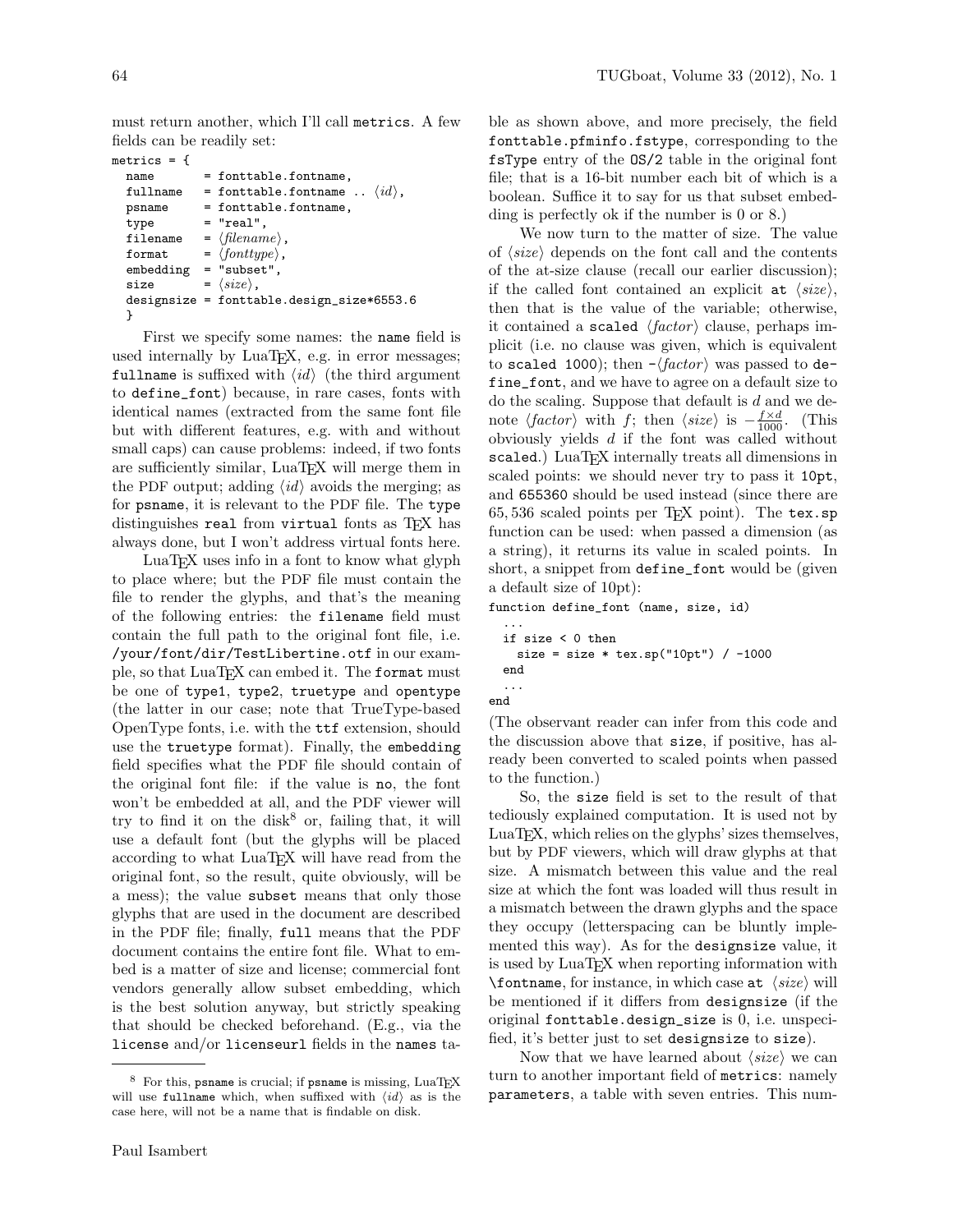ber might remind the seasoned TEX user of something with which  $s/he$  is familiar: the  $\forall$ fontdimen primitive. Indeed, that's where those dimensions are set:  $\forall$  fontdimen *n* is the entry at index *n* in parameters. However, parameters 1–7 have been given friendlier names: LuaT<sub>EX</sub> will use entries with those names as keys if they exist, and fall back to the numbered entries otherwise. Here's a brief description of those parameters (math fonts have entries at index 8 and higher, but we won't investigate those here); more complete descriptions can be found in your favorite reference:

- 1. slant Slant per point, for accent positioning.
- 2. space Interword space.
- 3. space\_stretch Interword stretch, i.e. the space that can be added to the interword space when a line is justified by stretching.
- 4. space\_shrink Interword shrink, i.e. the space that can be subtracted from the interword space when a line is justified by shrinking.
- 5. x\_height Value of the unit ex.
- 6. quad Value of the unit em.
- 7. extra\_space Space added when \spacefactor  $\geq 2000$ .

A few of these parameters can be set from information found in OpenType fonts: x\_height can be read in fonttable.pfminfo.os2\_xheight or derived from the height of the letter  $x$  in the font (a better solution), but that requires a conversion we'll turn to presently; thus the value given below for that parameter is arbitrary. The interword space should be the width of the space character, but again we don't know how to retrieve that yet. Finally, slant can be derived from fonttable.italicangle if the latter is given. Here I have specified interword space and associates as in Computer Modern (10pt):<sup>9</sup>

For fonts with proper information for diacritic positioning, slant is useless; we'll use OpenType features instead. But setting it correctly does no harm.

```
local T, R = math.tan, math.rad
metrics.parameters = {
  slant = 65536/T(R(90 + fonttable.italicangle)),space = \langle size \rangle / 3,
  space_stretch = \langle size \rangle / 6,
  space_shrink = \langle size \rangle / 9,
  x_{\text{height}} = 0.4 * \langle size \rangle,quad = \langle size \rangle,
  extra_space = \langle size \rangle / 9
  }
```
Those fields could also get their values from the font call; remember that, in keeping with the  $X \n\exists F X$ syntax, whatever comes after the colon (if any) will be interpreted as features to be applied to the font (e.g. ligatures, kerning, etc.). We could also allow additional information to be given, so the user could ask for something like this:

```
\font\myfont="Test Libertine /I: stretch=.2;..."
```
to mean that space\_stretch should be set to a fifth of the loading size (among other features); of course, such a parameter could also be set by hand with \fontdimen, but this is a nicer interface.

Before extracting the marrow from OpenType fonts, I shall say that there are many other fields in fonttable that we won't explore here because they're not crucial, even though we could make use of them. Interesting information on the font can for instance be found in the fonttable.pfminfo table, which lumps together fields from (mostly) the hhea and OS/2 table of the original font file. Similarly, some other fields in metrics could be set that we won't consider here.

#### 5 Glyphs, at last!

Now that we've gone through all the preliminary steps we can turn to the crux of the matter: glyphs. In fonttable, there is a glyphs subtable which contains them all, and we shall use them to populate the characters entry in metrics.<sup>10</sup> However, entries in the fonttable.glyphs table are arbitrary, whereas metrics.characters indices are Unicode codepoints; for instance, a in Libertine (italic or not) is at index 66 in fonttable.glyphs, even though its codepoint is 97, which is also the index where it must appear in metrics.characters (unless we're implementing substitutions, but we won't be doing that now).

So, we need to know: a) the characters the font contains and b) the glyph number of each character.

 $9$  The computation for slant is not complicated, but it might not be very readable as expressed here. So here are the steps:

<sup>1.</sup> slant is the horizontal displacement for one point of vertical displacement. Hence it can be expressed as  $1 / \tan \alpha$ , where  $\alpha$  is the angle between the x-axis and the font's axis.

<sup>2.</sup> fonttable.italicangle measures the angle between the y-axis and the font's axis (which is why it is negative for fonts leaning on the right, as most slanted fonts do);  $\alpha$ is thus: −(90−fonttable.italicangle), i.e. 90+fonttable.italicangle.

<sup>3.</sup>  $\alpha$  is expressed here in degrees, but Lua's math.tan function expects radians, hence the use of math.rad to do the conversion.

<sup>4.</sup> The result is expressed in points; we multiply it by 65, 536 to convert it to scaled points.

 $10$  My use of the words *character* and *glyph* doesn't reflect the common distinction between an element of a writing system and its representation (so that the character a can be represented by various glyphs, e.g. from different fonts); instead I will use *qlyph* for an element of fonttable.glyphs and character for an element of metrics.characters.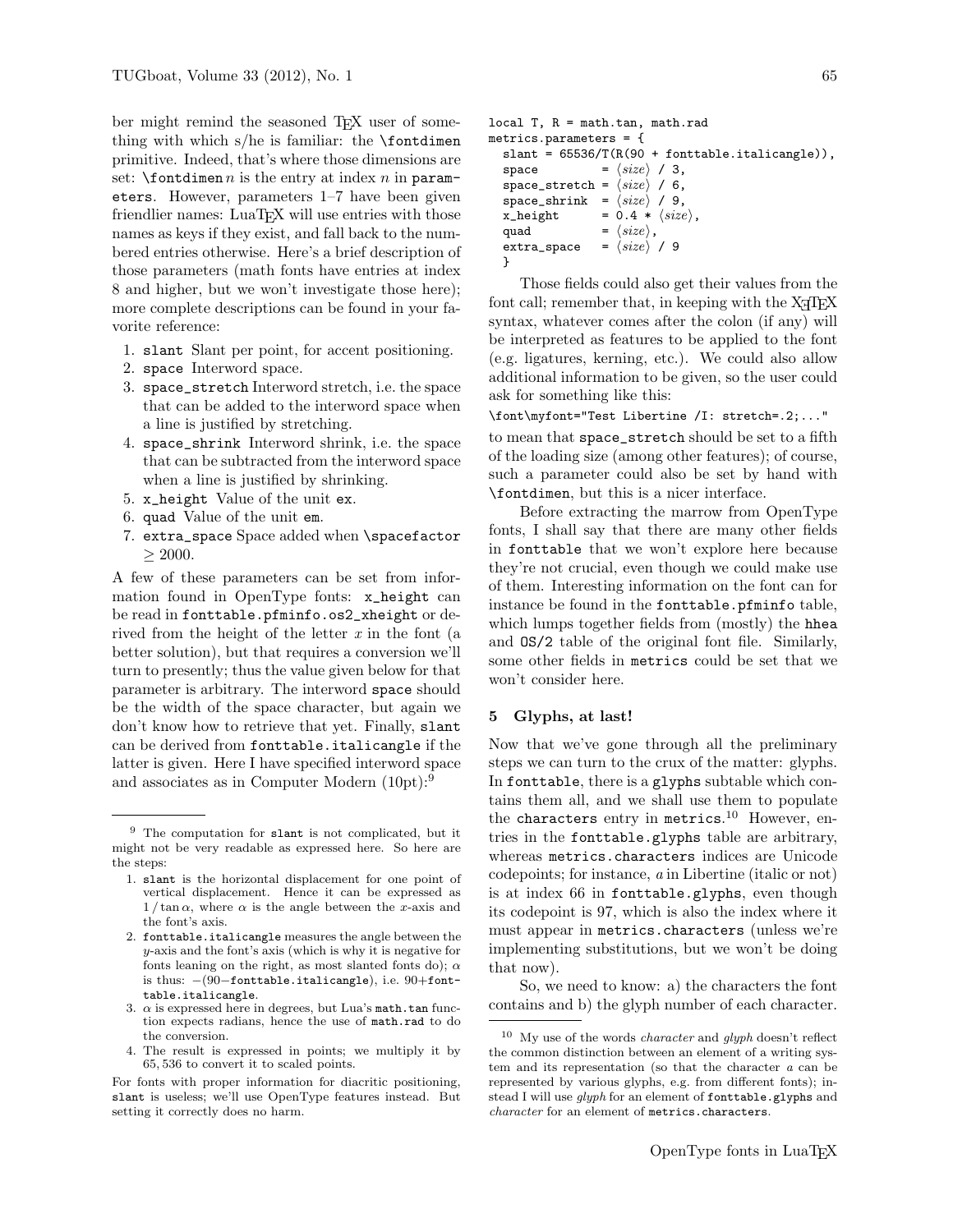Fortunately, we have fonttable.map.map: it is an array with Unicode codepoints as indices and glyph numbers as values, e.g. 97 = 66, meaning that the character with Unicode codepoint 97 has its glyph in fonttable.glyphs[66]. Let's give a shorter name to this table and use it to look at the glyph  $f$ :

map = fonttable.map.map

ExploreTable(fonttable.glyphs[map[102]])

And the result is (somewhat shortened):

```
name = funicode = 102
class = base
width = 314boundingbox = \{ 1 = -782 = -2383 = 523
                4 = 698}
kerns = { ... }lookups = \{ \ldots \}anchors = \{ \ldots \}
```
I have elided the kerns, lookups and anchors table since we aren't able to do much with them for the time being. The first two fields are quite obvious, I suppose; name will be of use later, exactly when we'll examine the contents of kerns and lookups. We'll ignore the class field until we start discussing lookups. The width field is, unsurprisingly, the width of the glyph. The values in the boundingbox table are the position of the glyph's extrema: 1 and 3 are the minimum and maximum x-values respectively, while 2 and 4 are the minimum and maximum y-values; the former are expressed relative to the y-axis (i.e. the left side of the glyph's bounding box proper, where  $x = 0$ , and the latter relative to the x-axis (the glyph's baseline). Thus boundingbox[4] is its height, -boundingbox[2], provided boundingbox[2] is negative, i.e. the lowest point is below the baseline, is the glyph's depth, but the glyph's width is width, and nothing else! Indeed, a glyph as drawn may be larger than its declared width, and it may extend outside its bounding box, and that's perfectly normal. Figure 1 illustrates that with the glyph we're investigating (the image is from FontForge): the glyph's width is the area between the two vertical lines; the extenders aren't contained between those lines, which means that, for instance, an  $i$  before the  $f$  will stand above the  $f$ 's tail, while an o after will stand below its arm: ifo. That's welcome behavior, otherwise spurious gaps would occur between letters.

Now, the only fields LuaT<sub>E</sub>X requires for a character are width, height, depth and index, the latter being the glyph's index in fonttable.glyphs. In fact, LuaT<sub>EX</sub> is directly interested in the first three fields only: they are the basic data it requires



Fig. 1:  $f$  in Libertine Italic

to do its job properly. On the other hand, index is used to denote the glyph in the PDF file.<sup>11</sup> So, that's it, we can transfer glyphs in fonttable to characters in metrics! Oh, no, we can't: we know  $f$ 's width is 271, but 271 *what*? Scaled points? No, that would be too easy.<sup>12</sup> The unit in which dimensions are expressed in font files is a relative unit, which makes sense since the font may be loaded at whatever size. The value of that unit is recorded in fonttable.units\_per\_em, generally 1, 000 or 2, 048, but the real value is of little importance: what counts is that, given  $\langle size \rangle$  as computed above, we are able to derive a (this time absolute) unit for interpreting glyph dimensions. Since by definition  $\langle size \rangle$  is one em, then the value of the unit is obviously  $\frac{s}{u}$  with s  $= \langle size \rangle$  and  $u =$  fonttable.units\_per\_em. Let's record it in a variable:

unit =  $\langle size \rangle$  / fonttable.units\_per\_em

and here we go, let's translate fonttable's glyphs into metrics's characters (recall how map was defined above):

```
for ch, idx in pairs(map) do
 local glyph = fonttable.glyphs[idx]
 metrics.characters[ch] = {
    index = idx,
   width = glyph.width * unit,
   height = glyph.boundingbox[4] * unit,depth = glyph.boundingbox[2] < 0 and
             (-glyph.boundingbox[2] * unit) or 0 }
```


This time, that's it, we're done! The define\_font function can return metrics and LuaTEX will be able to use it. No kidding: extracting the glyphs is child's play by comparison.

<sup>&</sup>lt;sup>11</sup> Indeed, TeX will be written  $(003500460039)$  in the PDF file, instructing the viewer to fetch glyphs at position 0x35, 0x46 and 0x39 in the current font (assuming the current font is Libertine). Actually, things are a bit more complicated than that, but we definitely don't want to dwell on PDF.

<sup>12</sup> Not to mention that a glyph with a width of 271 scaled points would be a billboard for atoms but not exactly for us.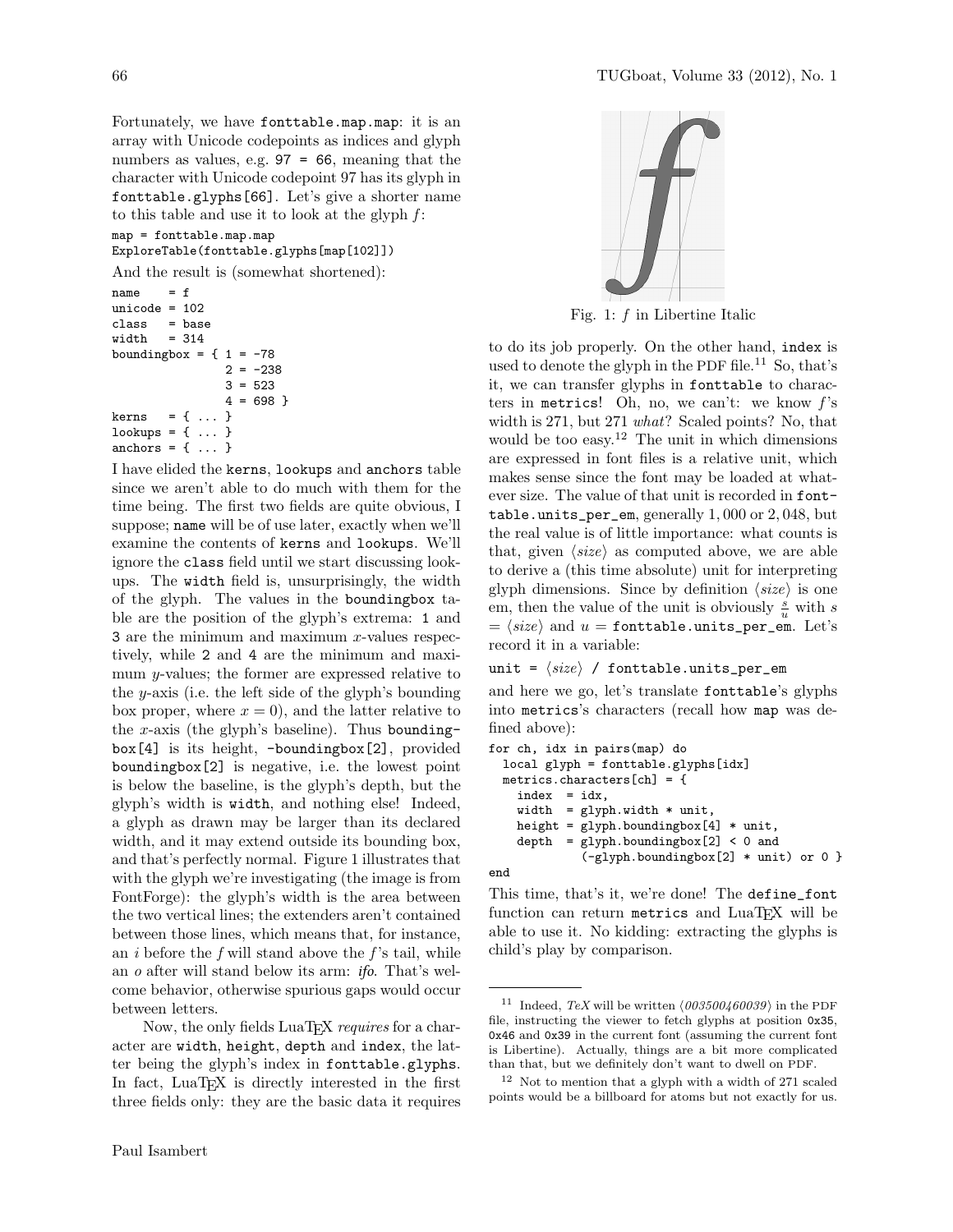#### Some easy-to-implement niceties

Okay, well, we're done, but let's face it: our font isn't that exciting. If this is all we can do with OpenType, that's rather disappointing. The font isn't even being respected, since kerning information has been ignored.

Of course, we will be doing much, much more. But we'll postpone that as long as there are simpler areas to investigate. For instance, the letter f wasn't randomly selected to illustrate the previous section: I chose it because it is the letter that requires italic correction par excellence. To wit: "arf" must be uttered by an uneducated dog, whereas " $arf$ " is from a dog with manners. As the reader certainly knows, it's the difference between

''{\it arf}'' and ''{\it arf\/}''

where  $\setminus$  denotes italic correction, a small amount of space to be added after the letter. The problem is that italic correction was born with TFM format and didn't prosper. In other words, there is no such thing in OpenType fonts. However, we can mimic it: we'll define italic correction as the difference between a glyph's rightmost point and its width. Given that LuaTEX stores the italic correction in a character table's italic field, we can thus enhance the char table defined above as follows (where glyph is as before):

# char.italic = (glyph.boundingbox[3] - glyph.width) \* unit

The results might be more or less felicitous, since italic correction was meant to be specified for each glyph by the designer, not automatically computed, but I find this much better than no italic correction at all.<sup>13</sup>

Other things can be easily implemented, this time properly, because they're just the Lua version of existing operations. For instance, the extend field in metrics corresponds to the ExtendFont keyword in a PDFTEX map file: it lets you stretch or shrink the glyphs. The value ranges between −5, 000 and 5, 000; glyphs are then horizontally distorted by a thousandth of the given value (so that with 1, 000 the font is untouched); a negative value reverses the glyphs. The glyphs' widths are not actually modified; extension takes place in the PDF. In other words, LuaTEX sees and positions them with their original size, thus proper extension should also modify the glyphs' horizontal dimensions (something not possible in PDFT<sub>FX</sub>).

The slant entry in metrics<sup>14</sup> corresponds to the SlantFont keyword in a map file and allows creation of artificially obliqued versions of a font (or artificially upright versions of a slanted font). It ranges between  $-2,000$  and 2,000 with 0 meaning no slant (other than the font's native slant, of course). The calculation is as follows: given a value of s for slant, the resulting angle between the y-axis and the (modified) font's axis is  $-\arctan \frac{s}{1000}$  (under the assumption than the font is originally unslanted; otherwise, add that to the font's angle). For instance, if slant is 1,000, then the font will make an angle of  $-45^\circ$ (or  $45^{\circ}$  clockwise) with the y-axis. Again, LuaTEX doesn't take that value into account when positioning glyphs, and artificial slant should be paired with increased italic correction.

Let's stop disfiguring fonts with electronic surgery and turn instead to something definitely useful: character protrusion and font expansion (a.k.a. HZ for Hermann Zapf). Both have TEX interfaces, but we can define them here at once when loading the font: instead of using \lpcode and \rpcode for protrusion and \pdffontexpand and \efcode for expansion, we can specify those values in Lua. For each character, we can set the left\_protruding and right\_protruding fields, which correspond to \lpcode and \rpcode respectively (the values are thousandths of ems).<sup>15</sup> As for expansion, the  $\pdf$ fontexpand primitive is reflected as follows in Lua. To the statement

\pdffontexpand\myfont

 $\langle stretch \rangle$   $\langle shrink \rangle$   $\langle step \rangle$  [autoexpand]

corresponds to the following settings in metrics:

metrics.stretch =  $\langle stretch \rangle$ metrics.shrink =  $\langle shrink \rangle$ <br>metrics.step =  $\langle step \rangle$ metrics.step metrics.auto\_expand =  $\langle boolean \rangle$ 

where specifying true for  $\langle boolean \rangle$  is equivalent to using the autoexpand keyword (which is highly recommended, otherwise you need several versions of the same font). Finally, each character can have a field expansion\_factor corresponding to \efcode.

As noted above, both protrusion and expansion can be set in  $T_F X$ ;<sup>16</sup> however, the Lua way can be

<sup>13</sup> One could also use an external file to store italic corrections for a given set of glyphs from a given font, and retrieve the values and apply them when the font is loaded. This might seem like overkill, but it's no more tedious than checking kerning pairs. Also, LuaTEX is of little use if not for such subtleties.

<sup>14</sup> Not to be confused with the previously-discussed entry of the same name in metrics.parameters.

 $15$  Character protrusion in LuaT<sub>E</sub>X is still buggy as I write this (with v0.71); negative protrusion isn't properly obeyed.

<sup>16</sup> Also, one must set the parameters \pdfprotrudechars and \pdfadjustspacing to 1 or 2 if protrusion and expansion are to be performed, or use the Lua formulations tex.pdfadjustspacing and tex.pdfprotrudechars. Perhaps even set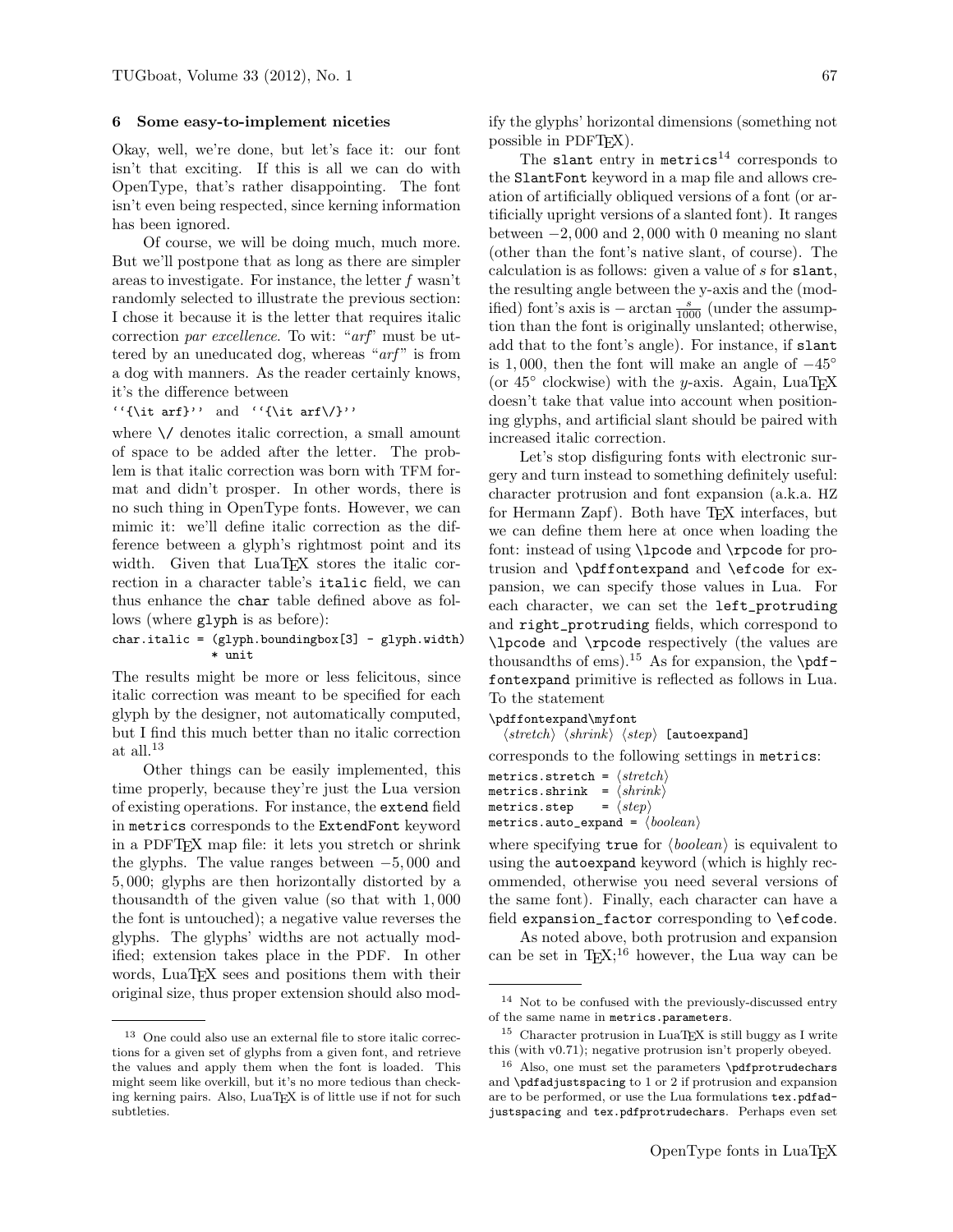the basis for a nice interface in the X<sub>T</sub>T<sub>E</sub>X-like syntax of the font call, e.g.:

```
\font\myfont="Test Libertine /I:
  expansion = 30 20 5;
  expansion_factor = \langle whatever \rangle"
```
where  $\langle whatever \rangle$ , as the name indicates, could point to an external file or previously-defined Lua table or, well, whatever contains the individual glyph expansion factors.

Before turning to the implementation of advanced typographic features, $17$  we can have an easy first taste of such operations. The studious reader who has followed this paper with a computer next to him/her and experimented with each step will have seen some strange behavior: the line of code

''I'm going to be interrupted---''

comes out as

``I'm going to be interrupted---''

instead of

#### "I'm going to be interrupted—"

The reason for this apparent misbehavior is that OpenType fonts don't follow a well-known convention in TEX: namely, that TFM fonts have (single) quotation marks in lieu of the "grave accent" and "apostrophe" characters (hence ' instead of `); that two quotation marks in a row are replaced by double quotation marks (hence " instead of '', but the latter can't be seen here because of the previous point); that two hyphens in a row form an en-dash (-- becomes –); and that an en dash followed by a hyphen turns into an em dash ( $-$  becomes  $-$ ).<sup>18</sup>

The quotation marks could be easily substituted for the grave accent and apostrophe:

metrics.characters[96] = metrics.characters[8216] metrics.characters[39] = metrics.characters[8217]

This is not a good idea, however! It upsets the character/glyph correspondence, and that should never be done lightly (i.e. without keeping track of whatever substitution has been performed).

On the other hand, the "TEX ligatures" can instead be implemented as follows. Characters in metrics may have a ligatures table which is organized like this:

```
ligatures = {
```

```
\tilde{I}(nextidx1)] = { char=\langle ligidx1 \rangle, type=\langle type \rangle },
[\langle \textit{nextidx2} \rangle] = {\{ \text{char}=\langle \textit{ligidx2} \rangle, \text{type}=\langle \textit{type} \rangle \}}... }
```
where each  $\langle \text{nextidx } n \rangle$  is the index of a character in metrics and  $\langle liquidx \; n \rangle$  is the character being substituted if the current character and  $\langle nextidx\ n\rangle$  are found next to the other. As for  $\langle type \rangle$ , it is either a number or a string denoting the result of the ligature: either the new character or the new character with one or the other or both of the old characters;  $\langle type \rangle$  also specifies where T<sub>EX</sub> should resume scanning. We will content ourselves with type 0.

So, given that the codepoint of hyphen is 45, en-dash is 8, 211 and em-dash is 8, 212, we can create our convenient ligatures like this:

metrics.characters[45].ligatures = {  $[45] = \{ char = 8211, type = 0 \}$ metrics.characters[8211].ligatures = {  $[45] = \{ char = 8212, type = 0 \}$ 

Although we could start implementing f-ligatures and the like this way also, we'd rather do things properly. So let's turn to the reason why OpenType fonts exist in the first place.

```
* * *
```
As we now dive into the core of OpenType fonts, the reader should recall the warning issued in the introduction to this paper: LuaT<sub>EX</sub>'s fontloader will evolve, the organization of fonttable will change; thus we should observe one field in particular, not mentioned before: table\_version. Here I describe a fonttable whose version is 0.3.

### 7 A first look at features

It's simpler to approach features with a real example than with an abstract definition. If we explore again the table for  $f(102)$  in Libertine,<sup>19</sup> but this time retain the lookups, kerns and anchors tables only, and in each only the first entry, we see:

```
lookus = fss_1_0_s = {
    1 = \{ type = substitutionspecification = { variant = f.short }
       } }
  ... }
```
ExploreTable(fonttable.glyphs[map[ $\langle codepoint \rangle]$ ]).

them automatically when loading a font with protrusion and/ or expansion enabled.

<sup>&</sup>lt;sup>17</sup> I mean *advanced* from a software point of view; substitutions and positioning are of course as old as writing.

<sup>18</sup> There are a few other substitutions/ligatures, e.g. !' gives ¡. Those substitutions/ligatures aren't exactly that, if we define "substitution" as the replacement of a glyph with another denoting the same character (here a character is replaced with another character: the grave accent and the left quote aren't the same thing) and "ligature" as the merging of two or more glyphs into a new one for æsthetic reasons (hyphens aren't supposed to happen in a row, and even if they would, there's no typographic convention to the effect that they should be merged into an en-dash). Rather, these are convenient abbreviations.

<sup>19</sup> From now on when exploring a particular character, I'll mention the character itself or its name followed by the Unicode codepoint between parentheses; the resulting table is thus produced with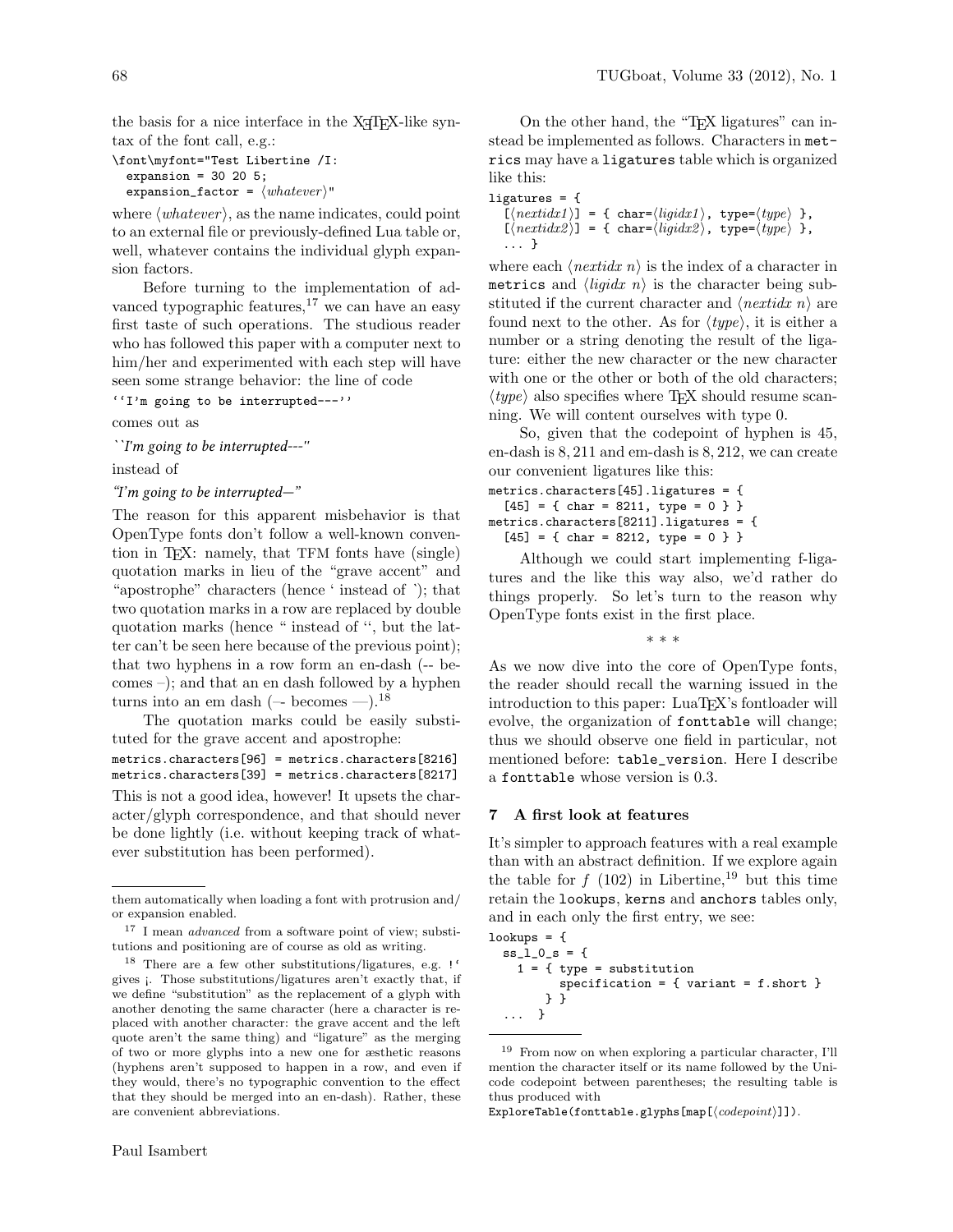```
kerns = {
 1 = \{ char = ooff = -11lookup = { 1 = pp_1_2_-g_0, }2 = pp_1_2_k_1 } }
  ... }
anchors = {
 basechar = \{Anchor-3 = {x = 136, y = 215,
                 lig\_index = 0}
    ... } }
```
This tells us a few things: first,  $f$  should be replaced by f.short (f becomes f) if lookup  $ss_l_l_0$  is active. Also, the distance between  $f$  and  $o$  should be decreased by 11 units (with units defined as above) if  $pp_1_2_g$  = 0 is active.<sup>20</sup> Finally, anchors are specified in case a mark is placed relative to the glyph.

One absolutely crucial point: the f.short and o glyphs aren't denoted by their Unicode codepoints, nor by their positions in fonttable.glyphs, but by their names. When we first looked at f we could see that it had a name field. This is the case for all glyphs (even if sometimes the name is as uninformative as uni0358), and all typographic operations denote glyphs in that way. On the other hand, in metrics names are useless and only codepoints matter. That means that we badly need a table linking names to codepoints; here it is:

name\_to\_unicode = {}

for ch, gl in pairs(map) do

name\_to\_unicode[fonttable.glyph[gl].name] = ch end

Now, name\_to\_unicode["f.short"] nicely returns  $57,568$ , $^{21}$  and the reader who has followed the previous instructions to load Libertine can check that  $\char`|{\text{char57568}}$  indeed yields f. And if we were to rush into the kerning of f, we could do:

metrics.characters.f.kerns = {

 $[name_to_$ unicode.o] =  $-11$  \* units }

But let's not do that. Instead, let's conscientiously study how features and lookups work, and first of all, how to know whether a lookup is active or not.

# 8 Lookups, tags, scripts and languages

A lookup is activated if the right combination of script, language and tag obtains; again, a concrete



Fig. 2: ls\_l\_18 as seen by FontForge.

example will be easier to understand. Substitution lookups are stored in fonttable.gsub, which is an array where each entry is a table describing a feature.<sup>22</sup> If we explore entry 19 in Libertine's gsub, we get the following:  $23$ 

```
name = <math>ls_11_8</math>type = gsub_ligature
flags = { }
subtables = \{ 1 = \{ name = ls_1_18_s \} \}features = {
 1 = \{tag = liga
  scripts = {
   1 = \{ \text{script} = \text{DFLT}, \text{langs} = \{ 1 = \text{dflt } \} \}2 = { \text{ script} = \text{cyr1, langs} = { 1 = \text{dflt}} }3 = \{ \text{script } = \text{grek}, \text{ langs } = \{ 1 = \text{dflt } \} \}4 = \{ script = latn,langs = { 1 = "DEU ", 2 = "MOL ",3 = "ROM", 4 = df1t } \} \}
```
(Compare this to Figure 2, which shows the same lookup as seen by FontForge.) Let's focus on the features field, which is what we are interested in. It is an array of tables (here there is only one), each containing a possible combination of tag, scripts and languages activating the lookup. We can see that some ligatures (since we're looking at such a feature, as the type indicates) will be activated if a) liga is on and b) no script and language is specified (i.e. both are defaults) or the script is Cyrillic and the language is unspecified, and so on and so forth. (In the rest of this paper, I will often write that "this tag activates that lookup"; the reader should mentally add: "if script and language do not say otherwise".) There might be several such subtables in features, one per tag, since a feature might be implemented

 $^{20}\,$  The second entry  $pp\_l\_2\_k\_1$  must be ignored; in fact, it shouldn't be there at all and the lookup field should be a string, not a table.

<sup>21</sup> What, the reader might exclaim, a glyph variant has a place in Unicode? Not really, no: 57, 568, i.e. 0xE0E0, is in the "private use area", where font designers are free to put whatever they wish, and which generally contains alternate forms. Nevertheless, Unicode does contain some variants, such as the f-ligatures.

 $22$  The reader may have noticed that I use the word *feature* somewhat freely, indeed eschewing any technical definition, denoting vaguely but conveniently a typographic manipulation on the font.

<sup>23</sup> The table entry is at index 19 even though the lookup has 18 in its name (and lookups are indeed numbered consecutively), because lookup numbering starts at 0, whereas Lua tables prefer 1 as the first index (table length and the ipairs function are sensitive to that). So, whenever I mention lookup  $ab_c_x$ , the reader should look at index  $x + 1$  in the gsub or gpos tables.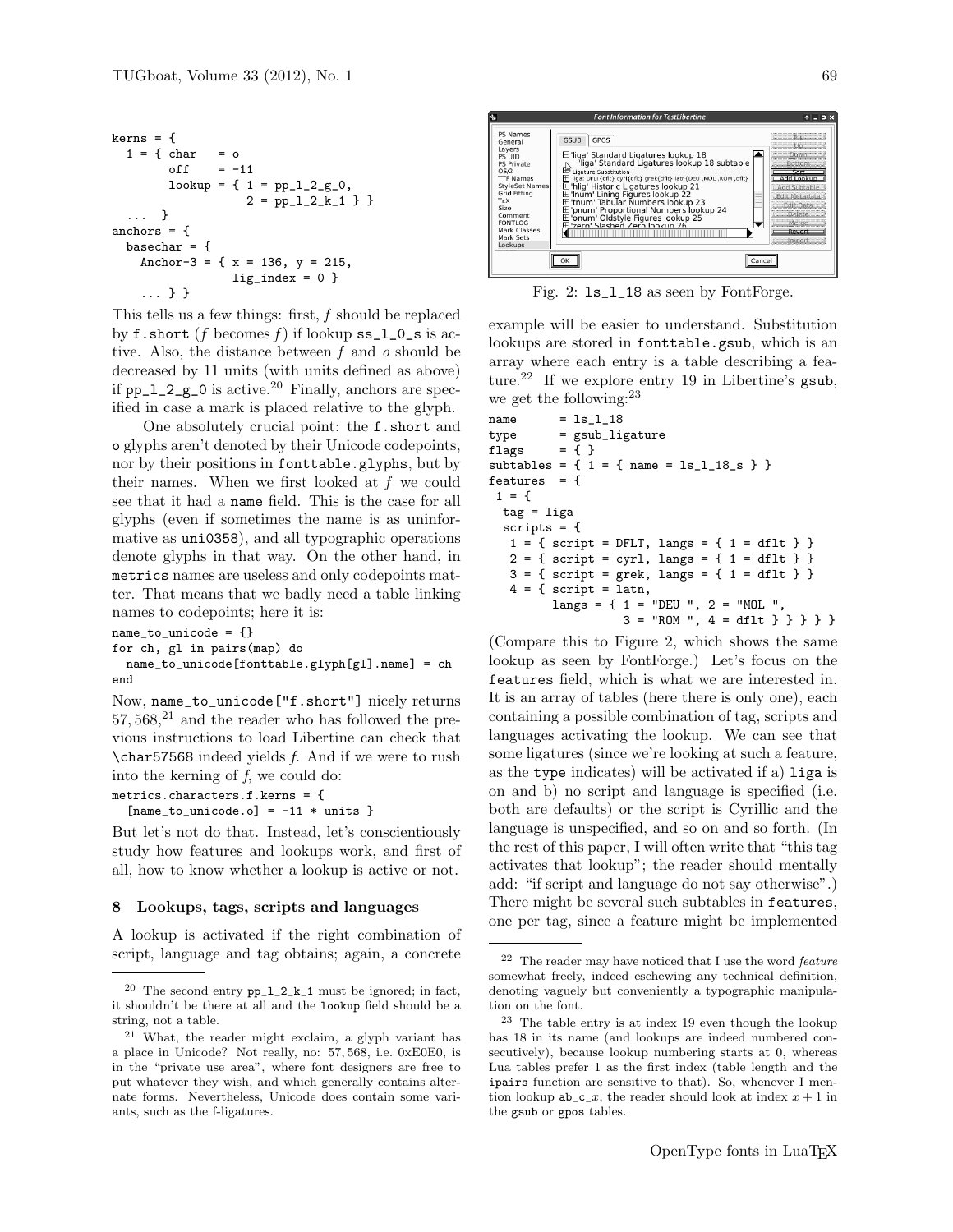by several tags: for instance, in Minion, "oldstyle" numbers (e.g. 123 instead of 123) are activated by the onum tag, but also by smcp (small caps) and c2sc (capitals to small caps, i.e. turning uppercase letters to small caps, whereas smcp affects lowercase letters), because those kinds of numbers are deemed mandatory with small caps by the designer. In such a case of multiple subtables, only one tag/script/ language combination suffices for the lookup to be activated. It might also happen that no features table is present (for instance, the first two lookups in Libertine); that is the case for lookups that aren't tied to a tag but instead are called by other (contextual) lookups. We shall come back to that later.

One important yet easily missed property of language tags is that they are four-character strings (which is why I added unusual quotes around a few strings in the table), the last character being a space (except for dflt). On the other hand, you're not going to demand that users specify the language they want to use with a space at the end, so you have to add it yourself.

That tags interact with scripts and languages to activate (or not) lookups is an important feature in OpenType, allowing for a flexible interface. For instance, the locl tag can be activated in all circumstances, to activate variants only for the specified scripts and languages: given n sets of localized forms, there is thus no need for n tags. Another wellknown example is the  $\hat{\mu}$  ligature, which shouldn't be used in Turkish, since this language distinguishes between  $i$  and  $i$ , and the  $i$ 's dot is generally gobbled in the ligature. $24,25$  Consequently, liga often points to two lookups: one with the  $(f)$ fi ligature(s) only, in which Turkish is excluded, and another implementing all other standard ligatures. That is exactly how the lookup shown here works: the reader may have noticed that for the Latin script, TRK is missing; and indeed that lookup controls the  $(f)$ fi ligature(s).<sup>26</sup>

One might think that tags are only pointers to lookups, which implement a feature, so that tags can be somewhat overlooked as simply being a userfriendly way to activate lookups, furthered by the fact that tags can be freely made up by font designers whereas there is only a finite number of lookup types. Although that is true in general, in some cases tags have some additional content. For one thing, some tags should be active by default (e.g. liga, standard ligatures) whereas others are optional (e.g. hlig, historical ligatures); this means that the former should be applied unless the user specifies otherwise.<sup>27</sup> Another, more important way in which tags have semantics is when the lookup they point to doesn't suffice to implement a feature properly. For instance, the init, medi and fina tags denote the initial, medial and final letterforms in (mostly) Arabic scripts; the feature is implemented by a simple substitution, not a contextual substitution (on which, see below). This means that if the user selects init, a given variant should be used for letters at the beginning of a word only, even though the lookup implementing it doesn't mention contexts; in other words, manipulations shouldn't rely on the lookup type only and should keep in mind the tag that activated it. A list of registered tags, along with their meaning, is available at [5].

Finally, we must note that the user's choice of script and/or language should be obeyed if and only if the font knows about them. Indeed, fonts do not specify all possible scripts and languages, but only those which make a difference; for instance, French isn't mentioned anywhere in Libertine, but this doesn't mean that no features should be applied if the font is loaded with FRA as the value of lang (and, of course, latn as the value of script). Instead, it means that the font knows nothing of that language and will treat it like the dflt language in the latn script. How do we know which scripts and languages a font is designed to handle? It is given nowhere in fonttable; instead, we must scan all lookups in gsub and gpos and collect all scripts and languages (actually, gsub and gpos should be treated independently of each other, but that often makes little difference). Only then can the user's request be interpreted correctly.

 $^{24}$  Dotless  $i$  notes the close back unrounded vowel, which means it's at the back of the throat (like the Castle of Aaaaarrrgh), the mouth is only slightly open (unlike said Castle), and the lips are at rest; you can pronounce it more or less as follows: hold "oooooo" as in boot and stop pouting.

<sup>&</sup>lt;sup>25</sup> The  $\hat{h}$  ligature does not always gobble the *i*'s dot; for instance it doesn't in Kris Holmes and Charles Bigelow's Lucida; accordingly, the ligature is applied even in Turkish.

<sup>26</sup> Another way to avoid the ligature in Turkish is illustrated in Minion: it has only one set of ligatures (containing  $f$ i) defined for all languages; however, it also has a special substitution activated by locl only if the language is Turkish (and similar), which replaces  $i$  with an identical glyph whose only difference is precisely not forming  $\hat{f}$  when preceded by  $\hat{f}$ .

<sup>27</sup> What counts as a standard ligature (or any other feature) is up to the font designer; for instance, some fonts do not have the  $f_i$  or  $f_j$  ligatures (for the latter, see e.g. Adrian Frutiger's Frutiger), because they don't need it, whereas some less common ligatures are sometimes required: Libertine, for instance, has  $Th$ ,  $ch$  and others.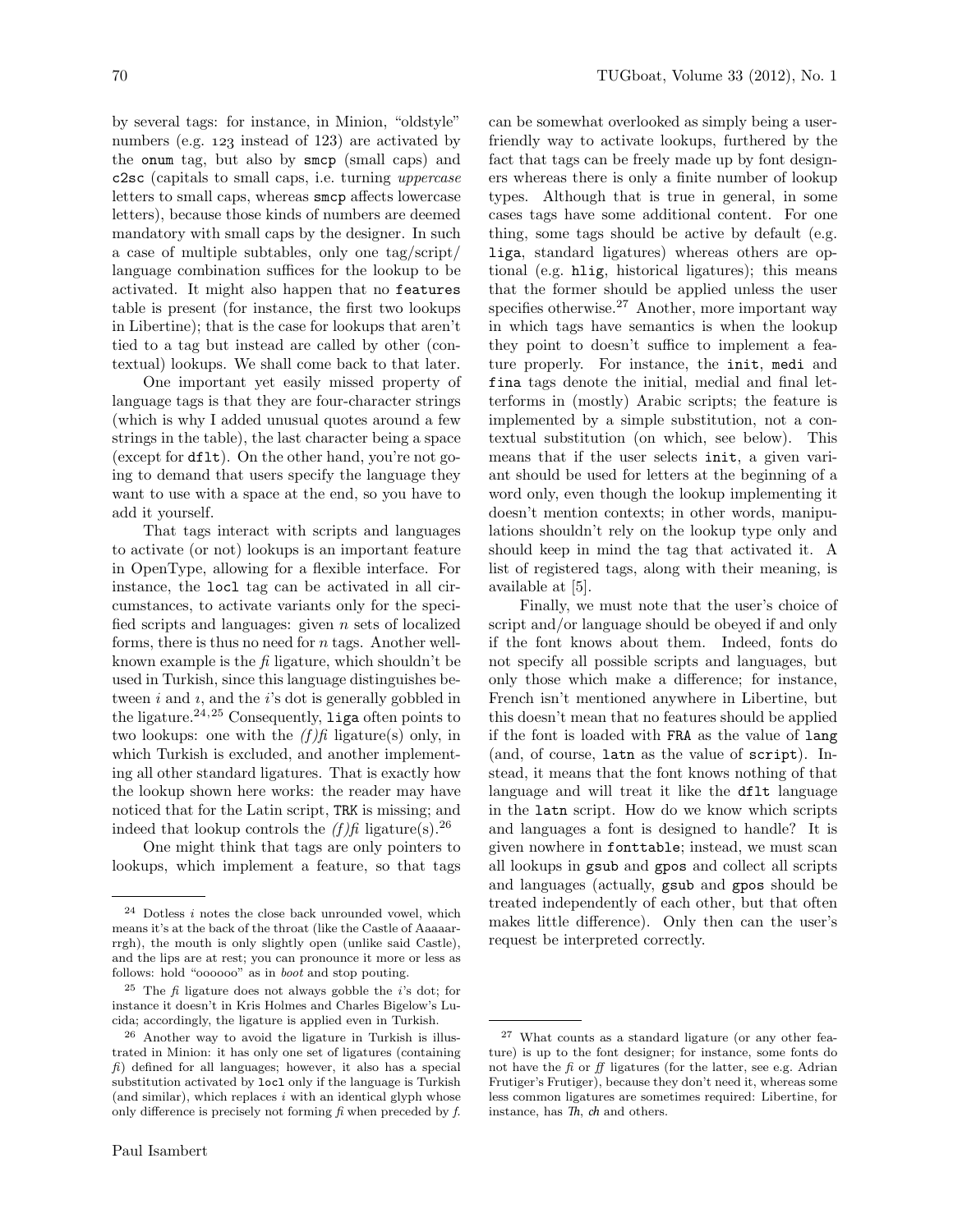#### 9 Applying lookups

When several lookups are active, the order in which they are applied is crucial; for instance, if both smcp (small caps) and liga (ligatures) are active, the former should generally be executed before the latter, otherwise the sequence  $f + i$  will be replaced with the ligature  $\hat{\mu}$ , which has no counterpart in small caps: and that's DEfiNITELY ugly.<sup>28</sup>

Fortunately, the order in which lookups should be applied is easily read from the font file and doesn't depend on any additional knowledge, as the previous example might imply. It works as follows (here "lookup" means "active lookup"): substitution lookups, i.e. those in the gsub table, are applied before the positioning lookups in gpos; in each category, lookups are applied in the order in which they are declared, i.e. according to their indices in fonttable.gsub/gpos. A lookup is applied to all glyphs in a node list before moving on to the next lookup (although "all glyphs" will be explicated below). Applying a lookup to one or more glyph(s) means that each subtable in the lookup is tried until one matches or no subtable remains (in which case the lookup simply does not apply).

These subtables are found (not so surprisingly) in the subtables entry. They generally contain only a single name, rather than what the subtable actually does: the latter is to be found in the glyph tables, where that information is associated with name (recall what was said above about the substitution of **f**. short for f and the kerning with  $o$ ; we said that the substitution should occur if ss\_l\_0\_s is active: ss\_l\_0\_s is the name of a subtable in the ss\_l\_0 lookup).

To sum up: the user specifies a script (or we use DFLT), a language (or dflt), and some tags (to which we add those activated by default). This combination activates lookups in gsub and gpos; with the names of those lookups' subtables, we retrieve what should be done by browsing the rest of the font (mostly, the glyphs); then, well, we do it. What should be done and how to do it is explained in the two sections below about lookup types.

For instance, let's suppose the user has selected liga, kern (kerning) and mark (mark positioning) in Libertine, and no script or language is specified. Further suppose that the input node list is:

fie're che'vre

a French phrase (*fière chèvre*) meaning "proud goat" and interesting only to the extent that it lets us test our lookup-application skills. Here, ̀ is the character whose codepoint is 768, i.e. the "combining grave accent", not the "grave accent" at position 96. So, we begin with the gsub lookups, and liga activates two of them: ls\_l\_18 (the one shown above) and ls\_l\_19; ls\_l\_18 is applied to the beginning of the string, i.e. we test whether its only subtable matches, and since that subtable is supposed to turn  $f + i$  into  $f_i$ , indeed it does match: the first two glyphs are replaced by a single one representing the ligature;  $ls_l_1_18$  then moves to the third glyph,  $29$ obviously it doesn't match, so it moves to the fourth, which doesn't match either, and so on until the list has been scanned to the end. Enter  $ls_l_1$  19: it is in charge of all remaining ligatures, and it matches on ch (see footnote 27) and only there.

Next come the gpos features; kern activates lookup 2, pp\_l\_2, and mark lookup 3, mb\_l\_3. The former is applied first, and has two subtables: thus, on each glyph, if the first matches, the second isn't applied, even though it might well have matched too. The first subtable deals with individual glyph pairs; the second with more general but less precise kerning tables (more details on this below). One could say that the second subtable defines default kerning, while the first deals with special cases. The order of their application thus makes sense.

So, for each glyph, pp\_l\_2 will add some kerning if necessary. An interesting situation arises with our node list: there should be some kerning between e and v; however, the intervening accent, which the next lookup will properly place on the preceding letter, hides the fact that the two glyphs are next to each other. Or does it? No, it doesn't, for the precise reason that pp\_l\_2 was instructed to ignore marks, and as we'll see later this accent belongs to that category; thus, when looking for an  $e + v$  sequence, the lookup will operate as if the mark were not there. Finally, mb\_l\_3 is applied, which has no less than seven subtables, one for each of the possible places where diacritics might be positioned relative to a base mark. In our case the fourth subtable will do the job, since it defines an anchor common to both e and the accent.

Applying lookups doesn't seem too complicated,

<sup>&</sup>lt;sup>28</sup> Hermann Zapf's Palatino does have an  $\hat{f}$  (and others) to fi lookup. But since smcp is applied before liga anyway, it is useful only when the ligature has been entered by hand, e.g. as \char"FB01. The substitution is also in Test Libertine.

 $29$  Since  $\hat{f}$  has been processed, it can't be used as input any more for the current lookup. If the font defined a ligature between  $f_i$  and  $e$ , then it should be implemented in a subsequent lookup, but the font is more likely to define a three-component ligature  $(f + i + e)$ , which  $ls_l_l_1$  would have tried before  $f_i$  because it is longer. More details in the subsection on ligatures below.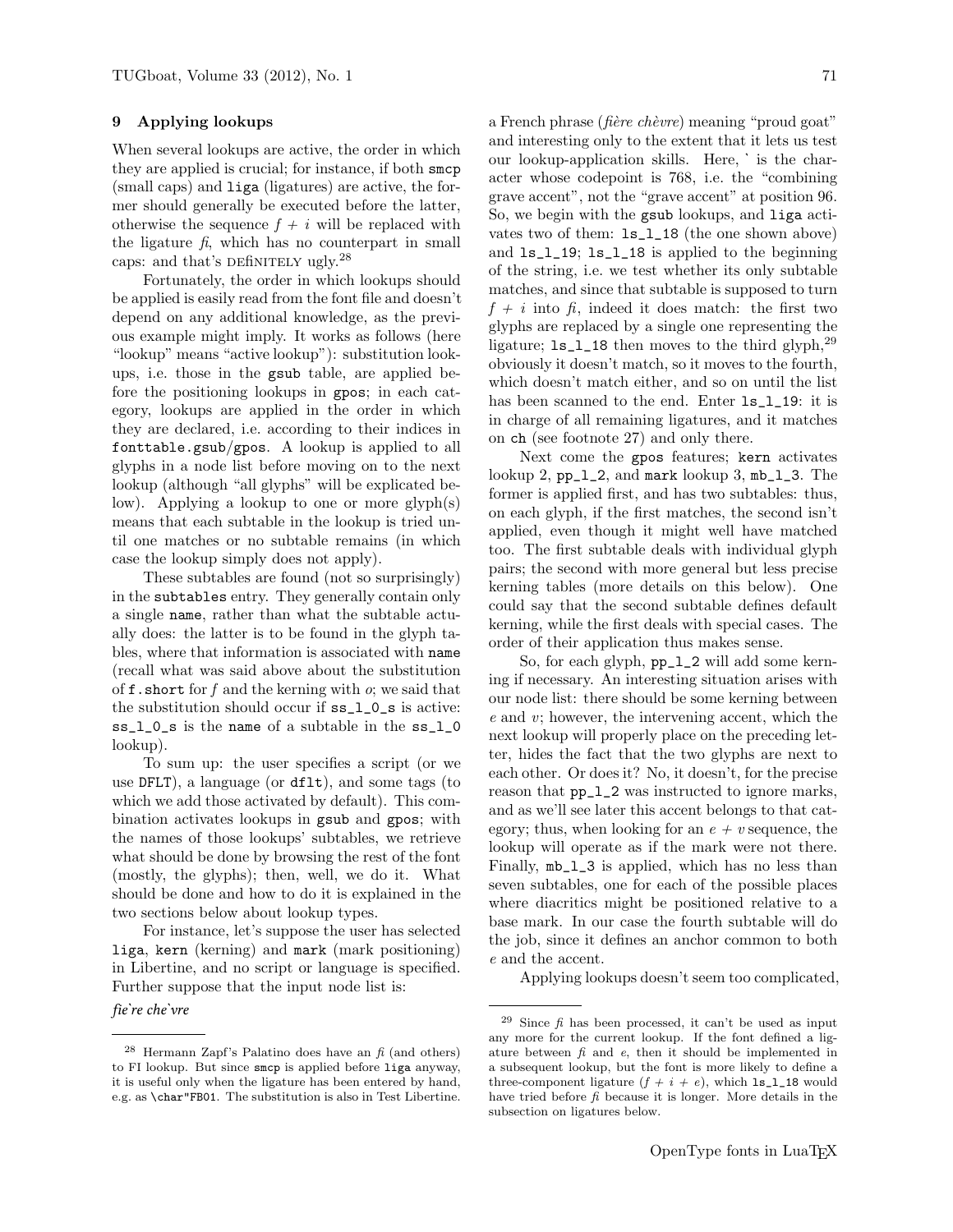and indeed in many cases it isn't. Sometimes things are more difficult, though. For instance, given the node list " $c, h$ ", we want it to form  $ch$ , i.e. we want the ligature with the cedilla on the first letter.<sup>30</sup> The ligaturing lookup is clever and ignores marks, so the ligature is properly formed; the mark positioning lookup is clever too and knows how to set a mark relative to one component of a ligature (e.g. a mark on c won't be placed like a mark on  $h$ ). But the problem is that once the ligature is formed, and the mark has been put after it so that the positioning lookup can find it, how do we know where in the ligature the cedilla is to be positioned? Before ligaturing, it was clear: the cedilla was to be positioned on the first glyph; afterwards, that information was lost. Thus, you are in charge of passing this information from the ligaturing lookup to the positioning lookup; attributes can be used for this.

I've mentioned lookups ignoring marks. Indeed, glyphs in an OpenType font belong to one of four classes: base, mark, ligature, and component (of a ligature); glyphs also may have no class. Lookups can be instructed to ignore some of these classes (except the "component" class), in which case, when looking for possible input, they act as if glyphs of those classes were not present, so that ABC is seen as AC if B belongs to an ignored class. The class of a glyph is stored in the class entry of the glyph's table in fonttable, as we saw when inspecting  $f$  above.

A lookup's ignoring of some glyph classes is indicated in its flags subtable; for instance,  $ls_l_1/19$ in gsub has:

#### flags = { ignorecombiningmarks = true }

Thus that lookup, responsible for forming some ligatures, is blind to mark glyphs. Indeed, as we've seen, in " $c, h$ " the ligature will be created as expected. Besides ignorecombiningmarks, there are ignorebaseglyphs and ignoreligatures to ignore other classes. A lookup may also have another entry, mark\_class, a string holding a mark class's name; in that case, the lookup ignores all marks except those in that class. To know which mark belongs to which class, we can inspect fonttable.mark\_classes:

MarkClass-1 = gravecomb acutecomb uni0302 MarkClass-2 = cedilla dotbelowcomb uni0325

Thus, if flags above was:

flags = { mark\_class = MarkClass-1 }

then the lookup would ignore all marks except the

grave, acute and circumflex accents.

A lookup can have one last flag, r2l ("right to left"), which we will discuss briefly along with cursive positioning, since it is significant only with that lookup type.

## 10 Implementing lookups

There are several kinds of lookups, each specifying a particular implementation (modulo the remark above about tags that must also be taken into account). Most of them cannot be handled by LuaTEX by itself, meaning that we can't simply return a metrics table containing the information for performing the necessary operations. What LuaT<sub>FX</sub> implements natively is: non-contextual kerning, noncontextual two-glyph ligatures (although we'll later see a trick to create ligatures involving more than two glyphs), and non-contextual substitution (e.g. f in small caps; actually  $\text{LuaT}$  $\text{EX}$  doesn't substitute anything, we simply return metrics with small-cap f at index 102). Other features must be done by hand in one of the pre-paragraph-building callbacks, i.e. hyphenate, ligaturing, kerning or pre\_linebreak\_filter<sup>31</sup> (see [3] for an introduction to what those callbacks do by default).

But even what LuaT<sub>EX</sub> can do is better done by hand; suppose that you have a contextual substitution (which LuaTEX can't handle) and a noncontextual substitution (which you can ask LuaT<sub>EX</sub> to perform by itself simply by returning metrics with the replacement glyphs at the position of the glyphs they replace); and further suppose that the former should happen before the latter (because it has a lower index in fonttable.gsub). You can never get that right, because LuaT<sub>EX</sub> will map characters to glyph nodes well before any of the abovementioned callbacks are executed; in effect, the second substitution will have already occurred when the first is performed, thus reversing the desired order. Nonetheless, with e.g. the Latin script, noncontextual kerning and ligatures, and simple, acrossthe-board substitutions (like small caps), LuaT<sub>E</sub>X can be trusted, and you don't have to do anything by hand — in particular, you don't have to worry about hyphenation, a thorny issue as we'll see below; that's why I'll describe how some lookups can

 $30$  A  $\varsigma$  can occur before an h in Manx, spoken (infrequently nowadays) on the Isle of Man. Nicolas Beauzée, a French grammarian of the XVIIIth century (often with modern insights) and contributor to Diderot and d'Alembert's Ency $clopédie$ , suggested  $çh$  also be used in French orthography.

<sup>31</sup> The linebreak\_filter (the paragraph builder proper) and post\_linebreak\_filter callbacks can be considered too for features related to justification, but I will not pursue that complex subject here. In addition, if anything is done in pre\_linebreak\_filter, it should be done in hpack\_filter too, since the latter, but not the former, is called when material is processed in a horizontal box.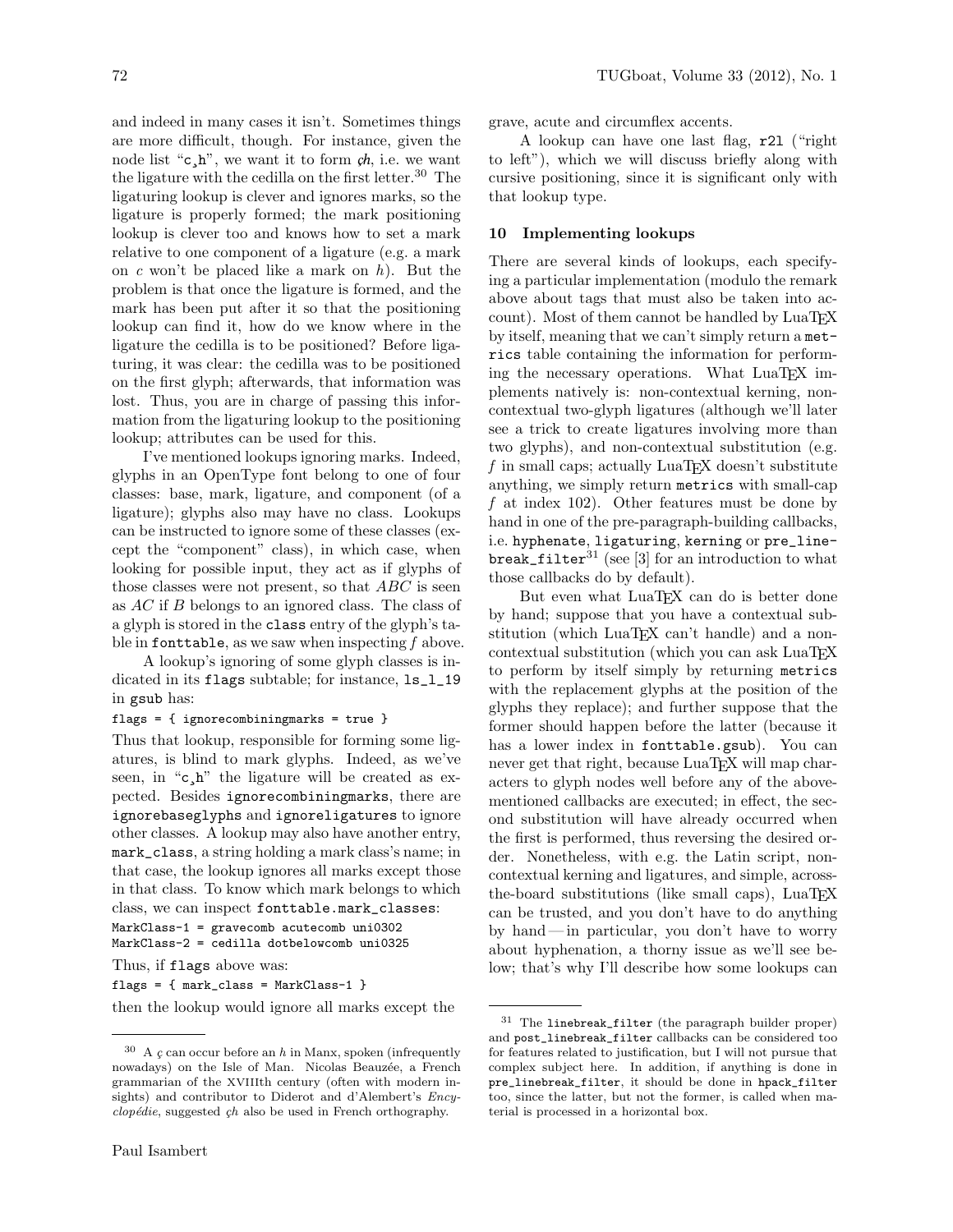be implemented without extra work, even though I'll also give the bigger, callback-based picture.

In what follows, when explaining implementations with those callbacks, I will rely on the following assumption: that it is possible, given a font id (remember the third argument to define\_font), to determine what should be done for each character in that font. It means that when a font is loaded, features to be implemented via callbacks should be stored somewhere. Also, applying lookups makes sense only for a sequence of glyphs sharing the same font; thus a paragraph made of

#### \myfont This is {\myotherfont very} special

would be processed in three independent steps, as if there were three paragraphs. A simple solution is to break the node list into sublists each with glyphs from the same font.

OpenType in general assumes that a text-processing application takes an input string, maps the characters to glyph positions in the font, and then manipulates those glyphs according to active lookups. the first part (characters to glyphs) is done automatically by LuaTEX, provided that at index  $m$ in metrics.characters there is the glyph at position  $n$  in fonttable.glyphs, with  $n$  being the value of entry  $m$  in fonttable.map.map. We've already done that, but there is an exception: T<sub>EX</sub> doesn't map a space character to a glyph, but creates a glue node instead.<sup>32</sup> Also, the list we'll be working on is interspersed with nodes which have absolutely no relation to characters, like penalties, whatsits, etc., so that we don't deal with a simple string of characters as assumed by the OpenType model. Finally, some of those non-glyph nodes are discretionaries, which require special treatment.

We solve the first problem by considering a glue node to be a character whose glyph is fonttable. map.map[32] (since 32 is the space's codepoint); this might seem like overkill, but it is not: lookups do take spaces into account, and Libertine has kerning pairs with space as either the first or the second member. Compare:

# How Terrible!

# How Terrible!

In the first line the space has its default width, whereas in the second line (negative) kern is added after  $w$  and before  $T$  (while that kerning is not applied between other letters). In Minion, space is subject in some circumstances to substitution (being replaced with a narrower space glyph $.33$  How-

ever, some lookups (or rather, tags, such as init above) require that a "word" be a well-defined entity, because position in the word is important; in that case, spaces should be considered boundaries.

The second problem, non-glyph nodes, is solved just by ignoring those nodes. Thus, in this node list:  $\langle$ glyph node 1 \ $\langle$  non-glyph node \endep \endep \endep \endep \endep \endep \endep \endep \endep \endep \endep \endep \endep \endep \endep \endep \endep \endep \endep \endep \endep \endep \endep \endep \endep \endep \ a function asked to retrieve the glyph following the first one should return the third node. Things might get a little bit more complicated, but one shouldn't worry too much; special circumstances may simply demand special solutions.

The third problem is harder, because we definitely can't ignore discretionary nodes. Suppose you have the string X{a}{b}{c}Y, where X and Y can be anything, a is the pre field of a discretionary (i.e. the part typeset before the break if hyphenation occurs at this point; typically, a hyphen), b is the post field (the part typeset at the beginning of the following line if hyphenation occurs; typically empty) and c the replace field (what is typeset if the hyphenation point is not chosen; also typically empty). (See [3] for a slightly more detailed description of discretionary nodes.) You may have lookups acting on the strings Xa, bY and XcY, so that each lookup should be applied three times, and the resulting material should be  $\{a'\}\{b'\}\{c'\}$ , where  $a', b'$ and c' are respectively Xa, bY and XcY after lookups have been applied. Then any common part at the beginning of  $a'$  and  $c'$  can be moved out of and before the discretionary; likewise, common material at the end of b' and c' can be moved after. Consider the following extremely hypothetical, not to

<sup>32</sup> Of course TEX does this only because space has catcode 10; give it catcode 12, and it will be treated as a glyph. But you don't want to do that, do you?

<sup>33</sup> What shall we do in this case? We'll see below that we implement substitution between glyph nodes; shall we replace the glue node here with a glyph node? If the replacement is a real glyph, then yes, we can't do otherwise; but if it is another space glyph, we will adjust the original glue node's width (stretch and shrink are of course irrelevant to OpenType and should be dealt with as best seen fit). A space glyph can be spotted quite easily: all its boundingbox values are 0. This does not prevent it from having a positive width field, though, since a glyph's width does not depend on its shape.

Another problem is that not all glue nodes come from space characters (as I write this, LuaTEX does not distinguish between glue from a space character and glue from an \hskip), and kerns should also be considered as space characters. But lookups on space glyphs crucially depend on the space's shape, i.e. its width; such lookups are generally kerning pairs (even Minion's case is kerning in disguise) meant to yield a homogenous space between all pairs of letters especially important in flowery script fonts — but what if two letters are already separated by an important glue or kern? Should additional kerning be performed? In other words, how to solve the mismatch between what the user wants and what the font requires? I have no answer to that.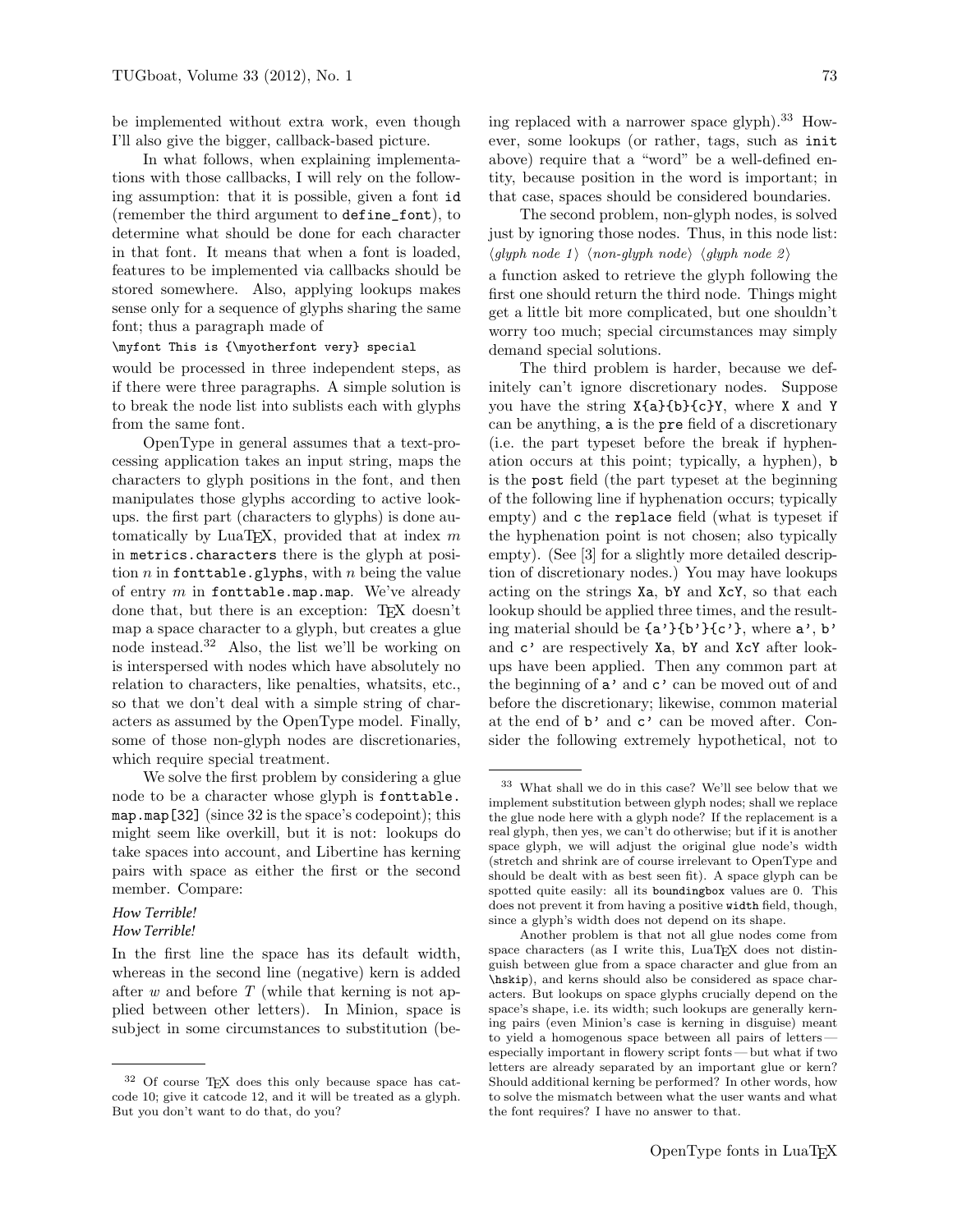mention extremely dumb, example: V{a-}{T}{o}e

This gives Voe if no hyphenation occurs, and Va-Te otherwise. Provided it is typeset with Computer Modern, there should be some kerning between V and a or o, T and e, and o and e, i.e. using  $\langle k \rangle$ to denote a kern node, without hyphenation we get  $V\langle k\rangle o\langle k\rangle e$ , and with hyphenation  $V\langle k\rangle a-T\langle k\rangle e$ . So our string first becomes:

{Va-}{Te}{Voe}

Then, after applying the kerning lookup:

 $\{V\langle k\rangle a-\}$  $\{T\langle k\rangle e\}$  $\{V\langle k\rangle o\langle k\rangle e\}$ 

And now, moving out common parts:

 $V({\kappa}a-\}T{\kappa}F(k)$ k $\langle k\rangle$ o ${\kappa}$ }e

The kerns have not been moved, because they're different in each part.<sup>34</sup>

Now, this is all easier said than done (and it wasn't that easy to say). And it still doesn't solve some problems, for one, what X and Y actually are depends on the lookup under investigation; e.g. a typical ligature would set X as f and Y as fi in of{-}{}{}fice, resulting in o{f-}{ $\langle f \rangle$ }{ $\langle f \bar{f} \rangle$ }ce. Worse, this does not even begin to consider what happens if a lookup spans several discretionaries (as in of{-}{}{}f{-}{}{}ice), in which case LuaTEX becomes really perverted. We'll leave the issue at that— and as an exercise to the most courageous readers only; suffice it to say here that you might have to "flatten" a few discretionaries, i.e. simply remove them and put their replace fields in their place.

### 11 Lookup types: substitutions

There are two main families of lookups: those related to substitutions, and those related to positioning. The conditions for the former, as illustrated in the preceding section (i.e. the tag/script/language combination), are found in the fonttable.gsub table, and those for the latter in fonttable.gpos. What a lookup does is generally found in the affected glyph(s), with some exceptions. I will review both lookup types: first substitutions, then positioning.

Single substitution. This kind of lookup replaces one glyph with another glyph: e.g. small caps, "oldstyle" numerals, etc. As an example, Libertine replaces  $\zeta$  with  $\zeta^{35}$  if the loc1 feature is on and the language is Romanian or Moldavian (and the script, of course, is Latin):

```
name = ss_latn_l_7type = gsub_single
flags = \{ \}subtables = \{ 1 = \{ name = ss\_latin\_1\_7\_s \} \}features = {
  1 = \{ tag = loc1scripts = \{ 1 = \{script = latn
                       langs = \{ 1 = MOL2 = ROM } } } } }
```
And indeed if we look at some selected portion of the lookups table in  $\zeta$  (350), we'll see:

 $ss_l$ latn\_ $l$ \_ $7$ \_ $s$  = {  $1 = \{ type = substitution$ specification = { variant = Scommaaccent } } }

In both tables, the type tells us we're dealing with a single substitution; the specification subtable will occur in many different types of lookups, but the entries it contains will be different. Here it's quite straightforward: the variant entry points to the replacement.

Implementing a single substitution is easy: you just change the char field of the node under investigation, and its dimensions (width, height and  $depth)$  follow suit. If we want to let  $LuaTFX$  do that by itself, though, we can do the following when loading the font:

metrics.characters[350] = metrics.characters[536] name\_to\_unicode["Scommaaccent"] = 350

But this is only the tip of the iceberg. Suppose for instance that we're implementing small caps this way: at position 104, letter  $h$ , we'll put small-cap  $h$ . Now, both  $T$  and  $c$  form a ligature with  $h$  in Libertine; c will be replaced with its small-cap counterpart, so the ligature will vanish; but  $T$  (under the assumption that ligatures are handled by LuaTEX too) will be instructed to form a ligature with character 104 (since metrics is only interested in codepoints), the result being: This. To avoid that, each time something refers to  $h$  in the original metrics, it should be made to refer to small-cap  $h$  instead. That is not particularly difficult if name\_to\_unicode is properly kept up to date. But single substitutions aren't so innocent anyway; beside the ordering problem mentioned above, single substitutions can be difficult because, as already said, they may requiring analyzing the context, as is the case with init and associates, which replaces glyphs in some positions

<sup>34</sup> The user can check that the last code snippet is what LuaTEX returns when left to its own devices by scanning the node list in the pre\_linebreak\_filter callback for a paragraph made of V\discretionary{a-}{T}{o}e.

<sup>35</sup> Denoting a voiceless postalveolar fricative commonly used to shush people. Put your tongue against the back of

your upper teeth; move it a bit toward your palate, you'll feel a ridge there; move it again: that's your postalveolar region (the ridge itself is the alveolar region). A fricative is a consonant whose sound is the air going through an opening so narrow that it generates turbulence.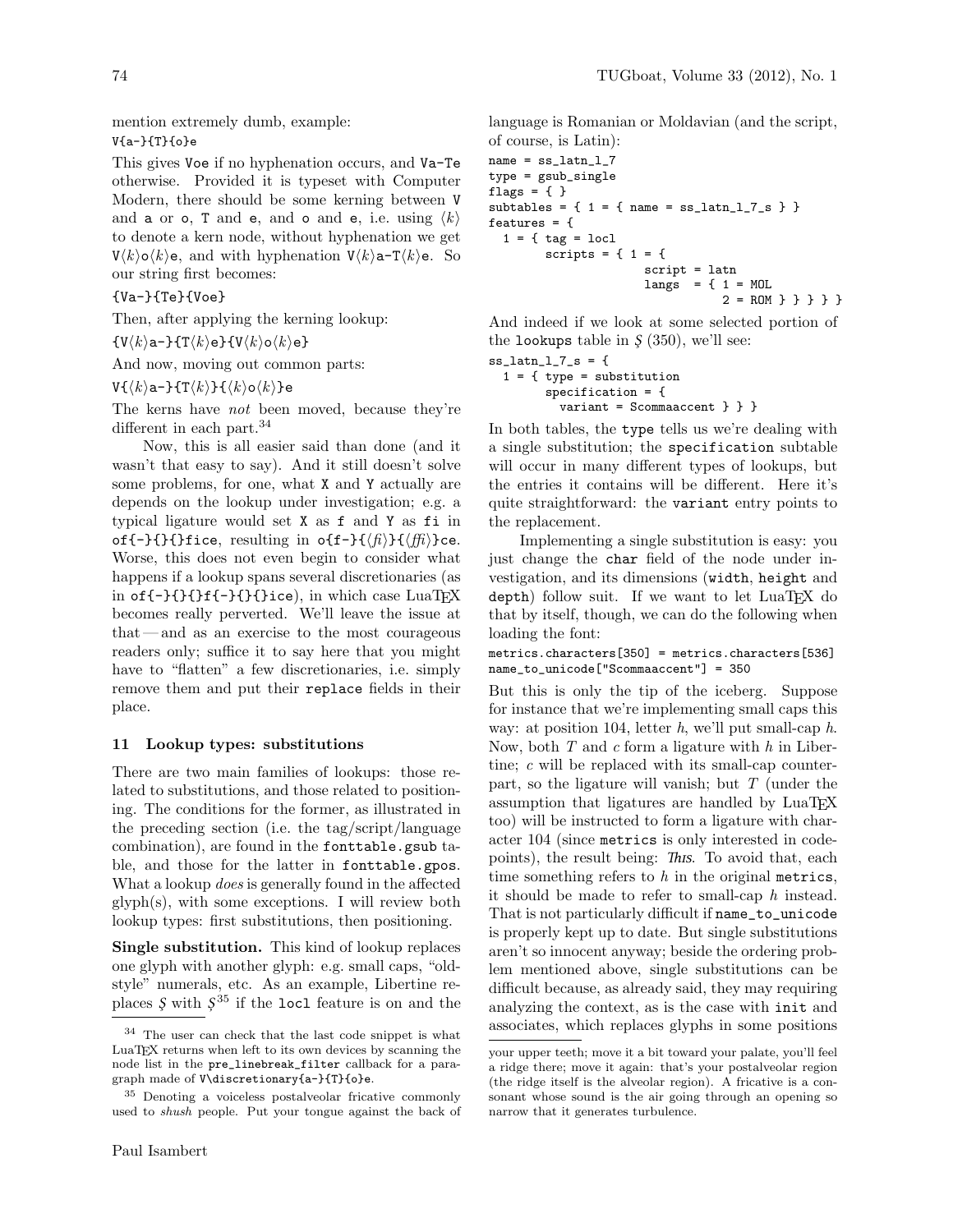only. Also, I've said that a tag may be associated with more than one lookup; what I've not said is that those lookups can very well belong to different types, and they do not even need to be all substitutions or positioning; for instance, onum in Libertine points to a single substitution (see ss\_l\_25) but also to a positioning lookup in gpos (sp\_l\_1) that lowers mathematical operators. So you can leave the substitution to LuaT<sub>EX</sub>, but you'll still apply the second lookup yourself.

Ligatures. A ligature is the replacement of two or more glyphs with a single one. In T<sub>E</sub>X, such a replacement is implemented as information in the first character in the ligature, more precisely in its ligatures table; for instance  $f(102)$  in Don Knuth's Computer Modern has the following:<sup>36</sup>

ligatures = { 102 = { char = 11, type = 0 } 105 = { char = 12, type = 0 } 108 = { char = 13, type = 0 } }

We're looking at the  $f, \hat{f}$  and  $f$ l ligatures respectively; if TEX does ligaturing by itself, whenever a node with char 102  $(f)$  precedes a node with char  $105$   $(i)$ , it will replace them with a node whose char is 12, and at position 12 in cmr10 is  $\hat{\mu}$ . The type we shall ignore.<sup>37</sup>

But where are the  $f\ddot{\theta}$  and  $f\ddot{\theta}$  ligatures? They are stored in the  $f\!f$  character (11). Indeed, for TFX, those two ligatures are formed by  $f f + i/l$ , not by  $f + f + i/l$ <sup>38</sup> because a ligature always involves two characters. OpenType fonts, on the other hand, have no upper limit on the number of components of a ligature, and even though  $f\ddot{h}$  might be (and sometimes is) described as a ligature between  $f\bar{f}$  and i, it

can also (and generally is) implemented as involving three glyphs. So what? Can't we just write a few lines of code so that  $f + f + i = f\hat{h}$  in fonttable is split into  $f + f = ff$  and  $ff + i = ff$  in metrics? We can do that; more generally, we could turn a ligature L with n components into  $n-1$  ligatures with two components as follows:

$$
l_1 = c_1 + c_2 \n l_2 = l_1 + c_3 \n \dots \n l_{n-1} = l_{n-2} + c_n = L
$$

The problem is: what if  $l_i$  doesn't exist as an independent glyph? The  $f\!f\!i$  ligature is misleading, because there does exist an ff ligature. But that is not always the case, quite the contrary. As an example, the fractag in Libertine defines  $\frac{1}{2}$  as  $1 + \frac{1}{2}$ , and there is obviously no  $1/$  glyph. If we proceed carefully, we could define "phantom" characters such as  $1/$ , whose only purpose in life is to form a ligature with the subsequent character; but then we'll run into trouble if there is no such character, as in:

An enumeration: 1/ First ...;

2/ then ...;

So the method might work for standard ligatures in a Latin script, where the ligatures with three components are the ones described above, but apart from that it's better to use callbacks.

But let's get back to fonttable for a while; I've already shown a ligature lookup above (ls\_l\_18). The only thing we haven't remarked upon yet is the type, which is, not surprisingly, gsub\_ligature. Ligatures themselves are to be found in the replacement glyphs, not in the first glyph as in T<sub>E</sub>X; thus  $f + f + i$  is stored in ffi (64, 259):

```
name = f_f_iunicode = 64259class = ligature
width = 819
boundingbox = \{ \ldots \}lookups = {1 = \{ type = !carespecification = { 1 = 266, 2 = 538 } } }
 ls_l_18 = {1 = \{ type = 1igaturespecification = {
           char = f_f_i,components = f f i } } }
```
The class says ligature but it may very well be absent; glyph classes aren't mandatory. Hence, what informs us unambiguously that we're dealing with a ligature is the ls\_l\_18\_s lookup and its type. As with single substitutions, the relevant information is stored in specification, and what we're really looking for is components, a string of glyph

 $36$  We are seeing the equivalent of metrics for cmr10 here. Recall that our job is to turn fonttable into metrics and return it to LuaTEX; but all fonts are implemented with such a table, even if they were loaded automatically, i.e. nothing was registered in define\_font and a TFM font was used. The table is returned by the font.getfont function, which takes as its single argument a font id. Font id's themselves are given by font.id, which is passed the control sequence (without the escape character) associated with the font. So what is shown here is font.getfont(font.id("tenrm")).characters[102]. ligatures (with plain TEX, where cmr10 was loaded with \font\tenrm=cmr10).

<sup>37</sup> But let's explain briefly: it specifies what the output of the ligature should be. 0 means that only the ligature glyph is returned, but one of the original nodes, or both, could also be retained (e.g.  $f + i$  would produce  $f(i)$ ; type also determines where TEX should continue its ligaturing.

 $38$  I said in note 29 that once the initial  $\beta$  has been formed, it can't be reused to form another ligature with the following character. I was then talking about the rules for OpenType lookups. T<sub>E</sub>X, on the other hand, does restart ligaturing at the newly formed ligature itself (unless type says otherwise), and ff is available to form a ligature with what follows.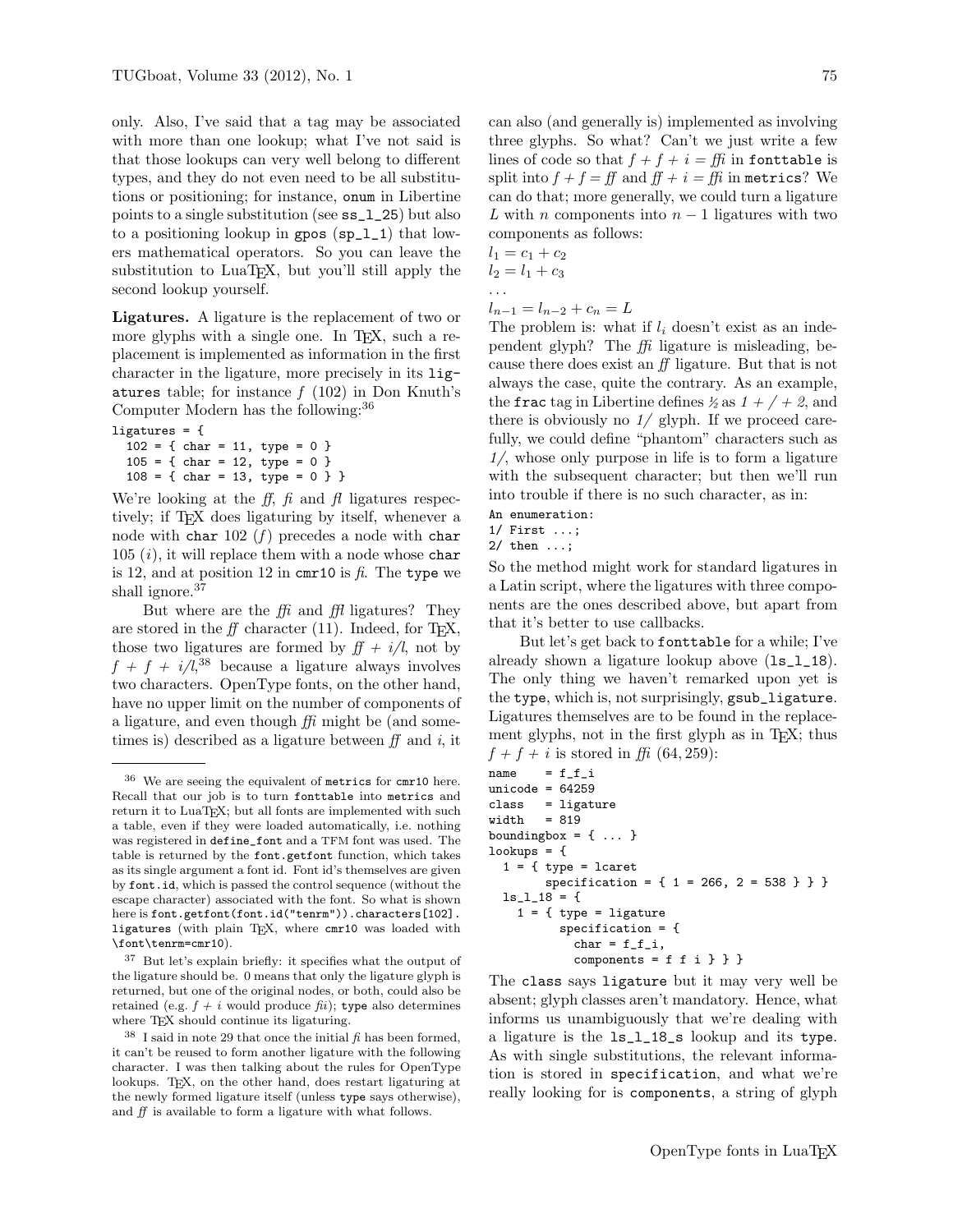names separated by space (glyph names themselves can never contain space).

While we're at it, the first subtable in lookups is not really a lookup; its index isn't a lookup name (a string) but a simple number, and it specifies where the caret should be placed to highlight individual components in the ligature. Since PDF has no support for this anyway, we shall ignore it.

Implementing ligatures in LuaT<sub>EX</sub> can be done as follows: we store all (active) ligatures into categories headed by the first component. Then, when scanning a node list, we check whether any ligature begins with the character of the node under investigation, and if so, whether the following nodes also match the other components. In doing so, it is crucial that ligatures be ordered by length (i.e. number of components) and that longer ligatures be tried before shorter one; otherwise,  $f + f + i$  might be turned into  $ff + i$  and stop there.

Identifying a string of nodes might require skipping over other nodes, if only because the lookups are instructed to ignore some glyph classes; the ligaturing lookup ls\_l\_19\_s, for instance, should ignore marks, as discussed above. Once component nodes are properly identified, there are two ways to proceed. The easy way is: delete all component nodes except the first, whose char field you set to the ligature's codepoint, as in a single substitution. The best way is (though it makes a difference only when T<sub>F</sub>X reports information): remove all component nodes, replacing the first with a new glyph node with subtype 2 (ligature); arrange the removed nodes in a proper list (i.e. node  $i$  has prev set to node  $i - 1$  and next to node  $i + 1$ , except the first node's prev field and the last node's next are both nil), and set the new node's components field to the first removed node. For instance, given three component nodes n1, n2 and n3 in list head:

```
local lig = node.new("glyph", 2)
```

```
lig.font, lig.attr = n1.font, n1.attr
lig.lang, lig.uchyph = n1.lang, n1.uchyph
lig.char = \langleligature codepoint\ranglehead = node.insert_before(head, n1, lig)
node.remove(head, n1)
node.remove(head, n2)
node.remove(head, n3)
n1.prev, n1.next = nil, n2
n2.prev, n2.next = n1, n3
n3.prev, n3.next = n2, nil
lig.components = n1
```
If nodes were skipped, they will now occur after

the ligature node. If those nodes were mark glyphs, then they should be marked (no pun intended) with an attribute so that they can later be placed on the correct component of the ligature (a subject we address more thoroughly below).

Multiple substitution. This type of lookup is the inverse of the previous one: one glyph is replaced with several glyphs.<sup>39</sup> In the gsub table, this lookup has type set to gsub\_multiple; in the affected glyph, type is multiple, and specification has a single components entry similar to that of a ligature, i.e. a list of glyphs separated by spaces.

What should be done on the T<sub>E</sub>X side is just the reverse of the previous lookup type; since there is nothing particularly instructive in that, I leave it as an exercise to the reader. The  $f$ -ligatures in Libertine all have multiple substitution when smcp is on (see  $ms_1_1_2$ ).

Alternate substitution. This maps a single glyph to one or more variants (often, but not always, used in other features); for instance,  $R(82)$  in Libertine is mapped to a stylistic alternative (otherwise tied to the ss02 tag) and a small capital (from c2sc). In gsub, the lookup has type gsub\_alternate; in the glyph, type is alternate and specification contains a single components entry, a string with one or more glyph names separated by space.

This kind of lookup is typically activated with the aalt (*Access All Alternates*) tag, through which the user may choose a variant for a glyph, even though the conditions required for this variant to occur aren't met (e.g. you want the medial form of a glyph even though you're not in the middle of a word). A graphical interface with a drop-down list is obviously better fitted than T<sub>EX</sub> to do that, although one can easily design a \usevariant $\{num$  $ber$ }{ $\langle glyph \rangle$ } command.

But alternate substitutions can be put to better effect with another tag, rand, for selecting a glyph variant at random. Given the components list, one can decide which variant to use via Lua's math.random function. Once this is done, the replacement is identical to a single substitution. This feature can be found in the Punk Nova font by Hans Hagen and Taco Hoekwater (after Don Knuth).

We set the ligature node's font (of course), attr (for attributes), lang and uchyph (both for hyphenation) fields to the original node's values, because they store important information.

<sup>39</sup> I've been telling a white lie: "ligatures" can take a single glyph as input, and "multiple substitutions" can output a single glyph too. In both case, they're equivalent to single substitutions. So those lookup types are better described as respectively " $n$  glyph(s) to 1 glyph" and "1 glyph to  $n$  glyph(s)" replacements, with  $n \geq 1$ . That doesn't change the import of what is described in the main text. See the slash (47) in Libertine for an example of a "one-glyph ligature".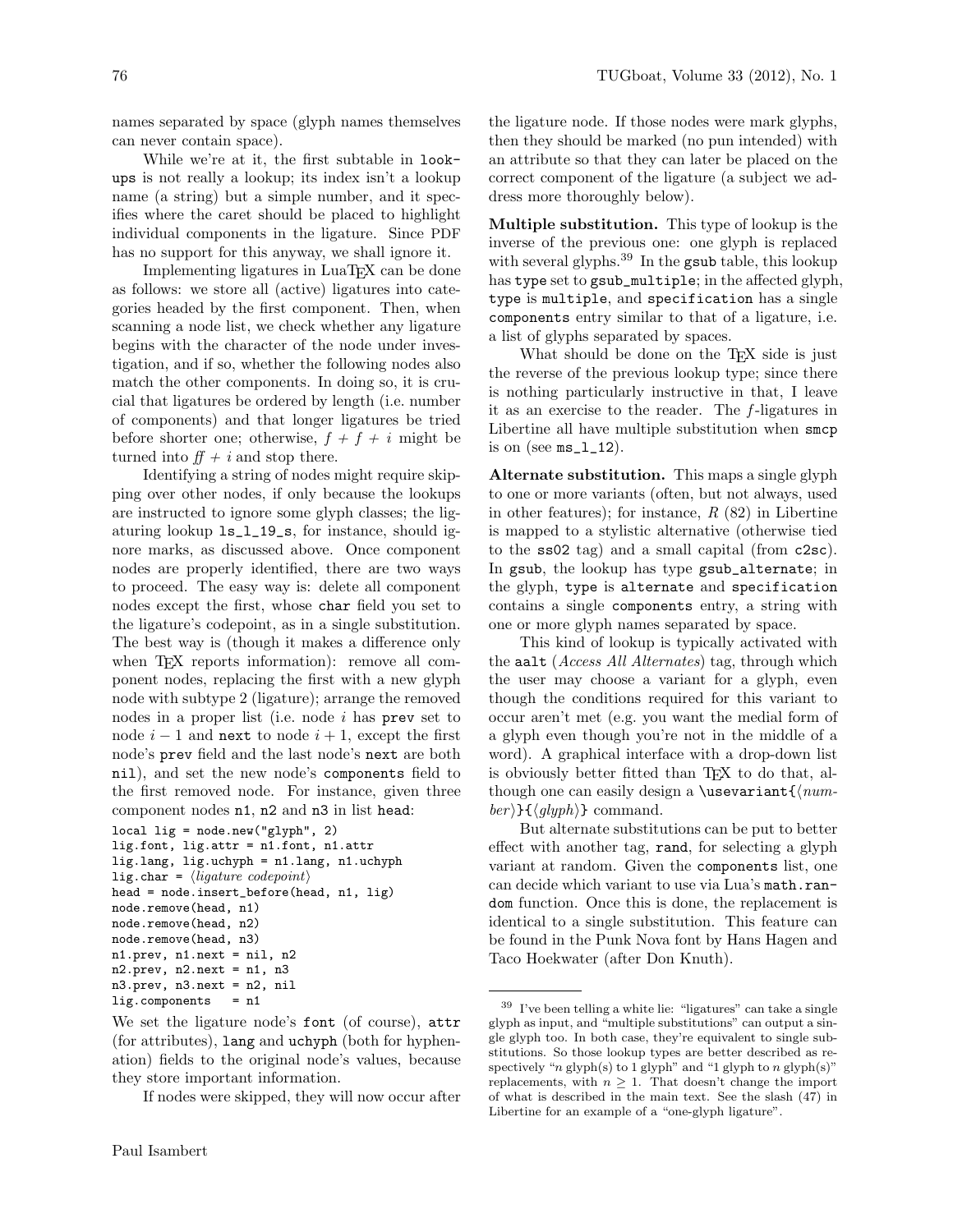Contextual substitution. Those last couple of lookup types weren't very exciting. But now, fasten your seat-belt, we're in for the real thing: contextual substitution, and chaining contextual substitution, and finally reverse chaining contextual single substitution, all that possibly expressed in three different formats ... Alas, the terribly-named reverse chaining contextual single substitution isn't supported in LuaTEX (or virtually anywhere else), so we won't be studying it.<sup>40</sup>

Up to now, we've seen lookups identifying input and replacing it with some output. Contextual lookups also identify input, but then they call other lookups on parts of that input to do the substitutions. For instance, given input ABCD, A may be turned to a small cap, BC may form a ligature, whereas nothing happens to D but its being there is still crucial to identify the proper input, i.e. otherwise the former two substitutions wouldn't have been performed.

As alluded to above, contextual lookups may be expressed in three formats. For contextual substitutions proper, we'll see the glyph-based format; in the subsection below about chaining contextual substitution, class-based and coverage-based formats will be investigated; but all three formats can be used with both types of lookup.

Libertine has a tag called gtex (for *Greek*  $TEX$ ) which turns the input sequence TeX into  $\tau \varepsilon \chi$  (with lowercase tau and chi so they won't be confused with  $T$  and  $X$ ). Of course, you don't want to change every  $T$ ,  $e$  and  $X$  to tau, epsilon and chi respectively; rather, you want the substitution to be performed only when the three letters are ordered as in TeX; in other words, you want a contextual substitution.

If we look into cs\_l\_4 — the lookups associated with  $gtex - in$  fonttable.gsub, we won't learn anything we don't already know, except that it has type gsub\_context. While we're at it, we can retrieve the name of its only subtable: cs\_l\_4\_s. We won't find what this subtable does among the glyphs, as with the previous lookup types; instead, contextual lookups live in their own table, fonttable.lookups, where they are indexed by name. So, let's look at fonttable.lookups.cs\_l\_4\_s:

```
type = contextsub
format = glyphsrules = \overline{\mathbf{f}}1 = \{ glyphs = \{ names = T e X \}lookups = { 1 = ss_l^22 = ss_l_l_23 = ss_1_2 } } }
```
The important information is contained in the rules subtable; it describes the context and what to do with it. But in order to understand that subtable, the value of format is crucial: it tells us how the context will be defined. The rules table is made of subtables at consecutive indices, each defining a context and what to do with it, somewhat like subtables in a lookup of the types seen before: the first subtable that matches wins the prize.

The context itself is defined in glyphs, which contains at least a names subtable, and if it is a chaining contextual substitution, perhaps also back and fore fields. Those three fields are strings made of glyph names that denote an input sequence (space is used to delimit names only), somewhat like the components entry of a ligature substitution. Here, then (it goes without saying but let's say it anyway), the relevant input string is TeX.

The lookups table lists what should be done to the successful input sequence. It is not a simple array; instead, the indices correspond to positions in the input sequence. Here the table reads: apply lookup ss\_l\_2 to the glyph at position 1; then apply it again at position 2 and 3. If we explore ss\_l\_2 in fonttable.gsub, we'll see that it's a single substitution, and in the tables for  $T$  (84),  $e$  (101) and  $X$  (88), we'll find that it maps those glyphs to their Greek counterparts. In other words, ss\_l\_2 is executed like any other lookup, except that, each time it is called, it inspects only one position in the node list, not the entire list.<sup>41</sup>

A crucial point is that each index in lookups identifies a position in the input sequence after the previous lookup has been applied. In our example, this doesn't make any difference, but suppose a contextual lookup is designed to match against ABC, and suppose the first lookup it calls (at index 1) is a ligature, so that AB is turned into X; then the sequence is now XC, and if a second lookup is called to act on C, it will have index 2, not 3, even though C originally was at position 3.

Also, the lookups table isn't mandatory: a contextual lookup may very well identify a valid input sequence and do nothing with it. Below we'll see a

 $40$  The main difference between reverse [...] substitution and the others is that it processes the node list starting at the end; e.g. given ABC, first it deals with C, then B, then A. This has nothing to do with the direction of writing, though it was meant for Arabic calligraphy, where a glyph variant may be determined by the shape of the following glyph (as in the Nasta'l<del>iq</del> style), so that the latter should be set before the former. Nonetheless, none of the Arabic fonts I've seen use reverse [. . . ] substitution.

<sup>41</sup> More accurately, the lookup inspects input from one position only, even though it might need to inspect several glyphs, as in a ligature.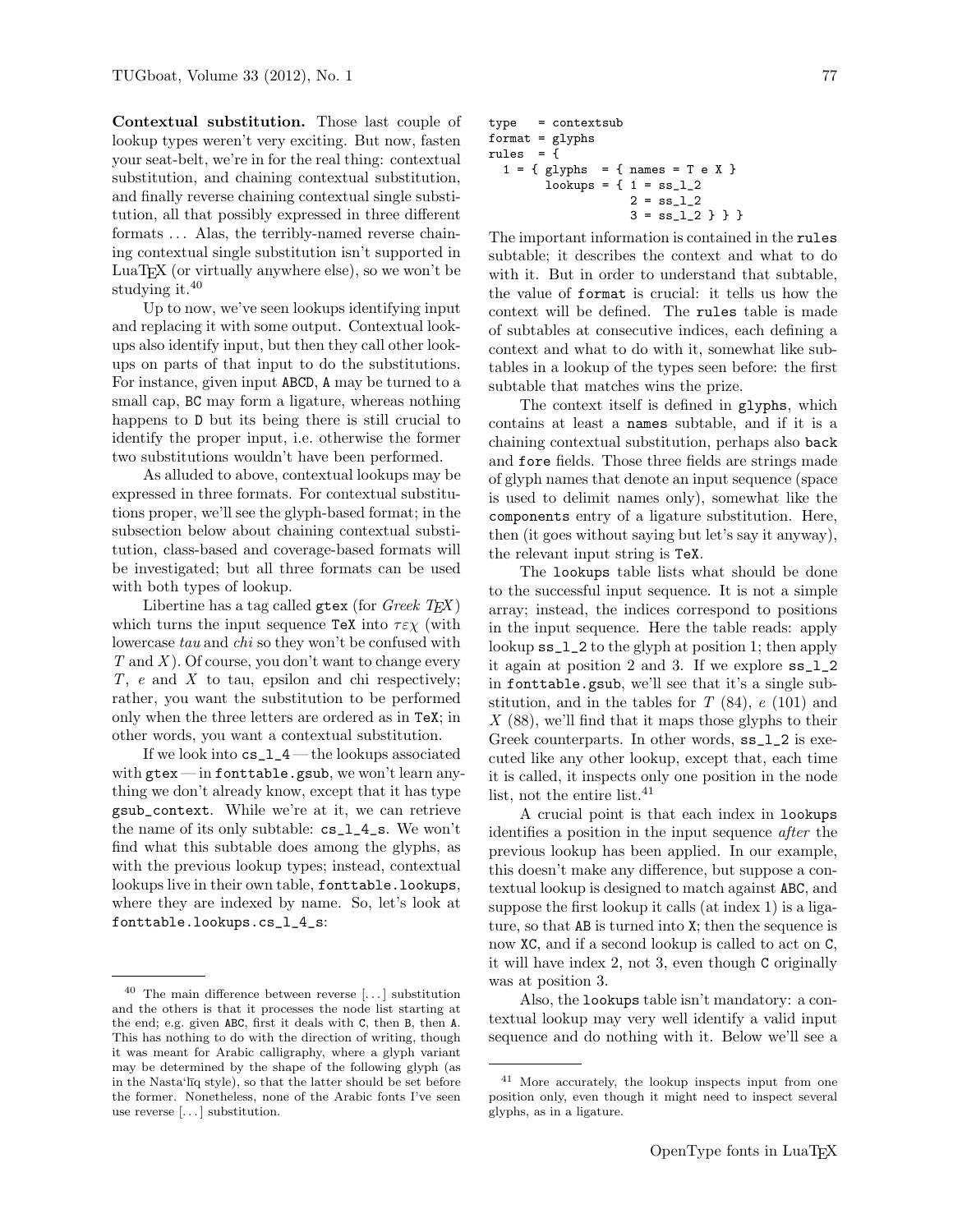detailed example of that, but here we can say that it can be used to prevent a subsequent subtable from matching: for instance, if you want to define context ABX as AB followed by any glyph but, say, z, then you can define a contextual lookup with a first subtable matching ABz and doing nothing, and the second simply as AB, i.e. matching independently of what follows.

How shall we implement a contextual substitution? Identifying the input can be done as for a ligature; then each lookup is applied as usual, albeit on a particular node (according to the lookup's index), which can be ensured simply by counting glyph nodes. The only subtlety is that lookups should be applied in order, i.e. lookup at index  $m$  should be executed before lookup at index n, with  $m < n$ . In our example, since indices in lookups are consecutive, a simple **ipairs** will respect the ordering; however, there might not be a lookup at each index, and lookups could have entries at indices 1, 2 and 4, for instance, in which case ipairs will stop at 2 whereas pairs won't iterate in any particular order. Thus one should create another table reflecting the original order but also retaining the positions: local  $t = \{\}$ 

```
for i, l in pairs(lookups) do
  table.insert(t, {position = i, lookup = 1})end
table.sort(t, function (a,b)
               return a.position < b.position end)
```
Now we can traverse t with ipairs and apply the lookups in order.

Chaining contextual substitution. Contextual substitutions, like other substitutions, completely consume their inputs, even if lookups are applied at some positions only. For instance, a contextual substitution acting on TeX and simply turning e to epsilon will nonetheless consider X as processed; the next iteration of the current lookup will begin at the next character. Also, since what came before the current position is considered processed too, contextual substitutions can't take that into account either. In other words, substitutions of that type (and of all the types seen up to now) have no memory, and they can't foresee the future.

A chaining contextual substitution, on the other hand, is precisely that: a contextual substitution with memory and foresight. In other words, it can take into account already-processed glyphs and future glyphs without consuming the latter. Chaining contextual substitutions are so useful that virtually all fonts use them even when simple contextual substitutions would do.

In essence, a chaining contextual substitution works like a simple contextual substitution: it identifies a sequence of glyphs and calls other lookups at some positions in this sequence. But it can also identify preceding glyphs, called the backtrack sequence, and/or subsequent glyphs, called the *lookahead se*quence.

An important point to keep in mind is that, whatever the format, the backtrack sequence is always set in reverse order of the direction of writing; for instance, to identify abc[xyz]def, where abc and def are the backtrack and lookahead sequences respectively, and xyz the input sequence proper, a lookup in the glyphs format (as in the previous section) would have the glyphs table organized as:

```
back = c b anames = x y z
fore = d e f
```
Note how the backtrack sequence is displayed.

In Libertine, the ccmp tag (Glyph Composition/ Decomposition, a somewhat all-purpose tag) activates a lookup, ks\_l\_32, with two subtables. After noting the lookup's type (gsub\_contextchain), let's look at ks\_l\_32\_c\_0, the first of those two subtables, in fonttable.lookups:

```
type = chainsub
format = coverage
rules = {
 1 = \{lookups = { 1 = ss_l_0 }coverage = {
     current = { 1 = f f_f}
     after = {
       1 = parentight question T ... } } }
```
This subtable uses the coverage format, which specifies a set of glyphs for each position in the input, backtrack, and lookahead sequences, denoted respectively by subtables called current, before (missing here) and after, whose indices are the position in the sequences (starting from the end in before) and the values at those indices are strings representing the glyphs. In this example, the input sequence is made of one glyph, either  $f$  or  $ff$ , and the lookahead sequence also contains one glyph, which can be a question mark, a right parenthesis, T, and many others elided here. So,  $f$ ?,  $f$ ),  $f$ T,  $f$ f? ... will all be identified by this single rule. This works a bit like a regular expression (with f\_f denoting the ligature):  $[ff_f]$ [?) $T$ ...]. If one of the three sequences had contained more than one glyph, it would have had an equal number of entries.

The lookups table should be read as in a simple contextual substitution, with indices denoting positions in current. Here, ss\_l\_0 should be applied at position one; this lookup replaces  $f$  (both on its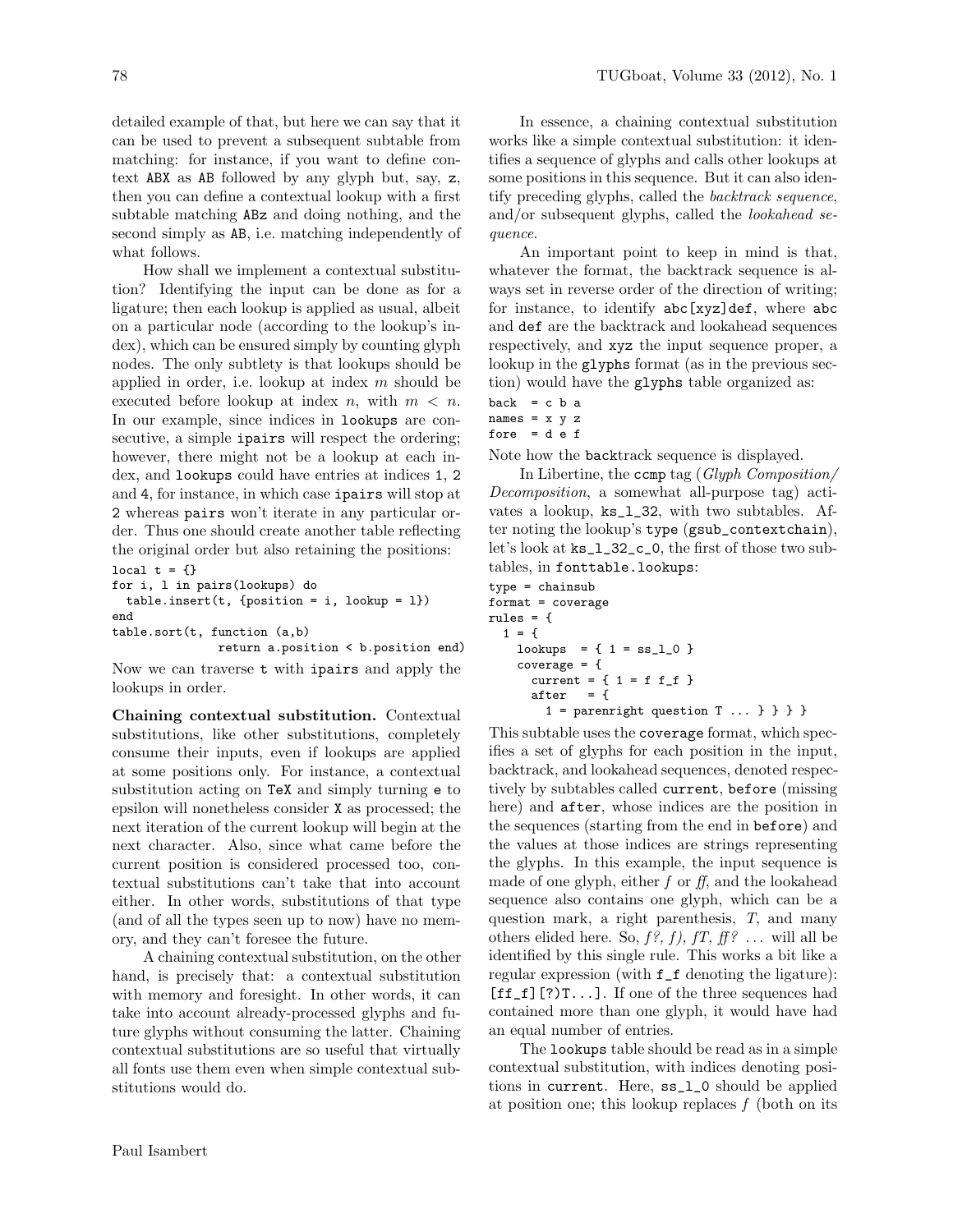own and in the ligature) with a variant whose arm is shorter, so it doesn't touch the next glyph:  $f$ ? becomes  $f$ ?.<sup>42</sup>

One last remark about our example: although the relevant context here is described at entry 1 in rules, there can be no other entries in that table, since the coverage format allows only one context per subtable. Hence another context would be defined in another subtable. That is not true of the other two formats, glyphs and class.

Let's turn to an example of the latter. Libertine can turn *etc.* to  $\mathcal{B}c$ . thanks to the etca tag (ET CAetera, or ETC. with Ampersand, or ETC. Alternate, or ETC. with a dummy letter only because tags should be made of four characters; I did not spend hours trying to find a meaningful name). The core of the feature is a simple ligature ( $e + t$  to  $\mathcal{B}$ ), but performed if and only if the two letters are at the beginning of a word (to exclude text like  $fetch$ ), and followed by c and a period (so  $etch$  is also excluded).<sup>43</sup>

The etca tag points to lookup ks\_l\_5, whose only subtable ks\_l\_5\_s is (in fonttable.lookups):

```
type = chainsub
format = classbefore_class = {1 = space parent parenleft bracketleft }
current_class = {1 = e, 2 = t }
after_class = \{ 1 = c, 2 = period \}rules = {
  1 = \{ \text{ class } = \{ \}before = {1 = 0}
          current = \{ 1 = 1, 2 = 2 \} }
  2 = \{ \text{class} = \}current = \{ 1 = 1, 2 = 2 \}after = \{ 1 = 1, 2 = 2 \}lookups = { 1 = ls_l_3 } } }
```
As expected, format is class; but what is a class? First, it has absolutely nothing to do with the glyph classes mentioned above. Here a class is simply a set of glyphs created especially for a lookup. More precisely, classes are defined separately for the input, backtrack and lookahead sequences in (respectively) current\_class, before\_class and after\_class. In each of those tables, a class is denoted by its index, and its content is a string of space-separated glyph names. For instance, class 1 for the backtrack sequence here contains space (recall that we said that space is a glyph in OpenType fonts), left parenthesis and left bracket, while the classes in the other sequences are singletons. In each subtable of rules, the context is described analogously to the

 $^{42}$  The second subtable in  $\mathtt{ks\_l\_32}$  substitutes  $\imath$  and  $\jmath$  for  $i$ and  $j$  before accents, which will then be properly positioned.

coverage format: indices in the current, before and after subtables denote positions, but here the values point to classes (one class per position); for instance, at position 1 in the input sequence for the first rule, there should be a member of class 1 for that sequence, i.e. an e. This is, again, a bit like regular expressions, except that sets [...] are assigned to variables beforehand and the regexp is defined with those variables.

Classes are a bit special in that they do not intersect, i.e. a glyph belongs to one and only one class (for each sequence, that is). This fact is of little value to us (though quite important to the font designer), except when paired with another one: that there exists a default class, which need not be defined and whose index is 0; this class contains all glyphs, except those present in other classes. Thus, class 0 in before\_class contains everything but space, left parenthesis and left bracket, class 0 in current\_class contains everything but  $e$  and  $t$ , and class 0 in after\_class contains everything but c and period.

Class 0 is put to good use in rule 1; this rule matches any sequence Xet where X is anything but (, [ or a space, since class 0 contains all glyphs but them. For instance, if we're inspecting fetch, rule 1 will match, preventing rule 2 from being applied at the same position — and that's the only reason why rule 1 exists at all: to prevent rule 2 from being applied in most circumstances; accordingly, rule 1 has no lookups table. However, rule 1 will not match with (et or  $[$ et  $_{\sqcup}$ et (no matter what follows), since the initial glyph in each case doesn't belong to class 0, and rule 2 will perhaps match if the right sequence follows.

The implementation of a chaining contextual substitution is similar to that of a simple contextual substitution, except that we may request surrounding glyphs to identify themselves. No matter how many nodes we scan to compare them to the lookahead sequence, they do not count as processed, and the next iteration of the lookup starts at the glyph to the immediate right of the input sequence; in our example, provided the right context has been found, the lookup will start again at  $c^{44}$ 

At this point, the reader might have a question nagging at the back of his or her mind, namely:

 $43$  No word in English ends with *etc*, so the second condition would be enough; but you never know.

<sup>44</sup> Of course here it is impossible for the lookup to match on  $c$ , and it could have been skipped (i.e. the following  $c$ and period could very well have been parts of the input not lookahead— sequence). However, the ampersand substitution could have been part of a much more general lookup implementing a wide range of stylistic variants, one of which might take  $c$  as its input.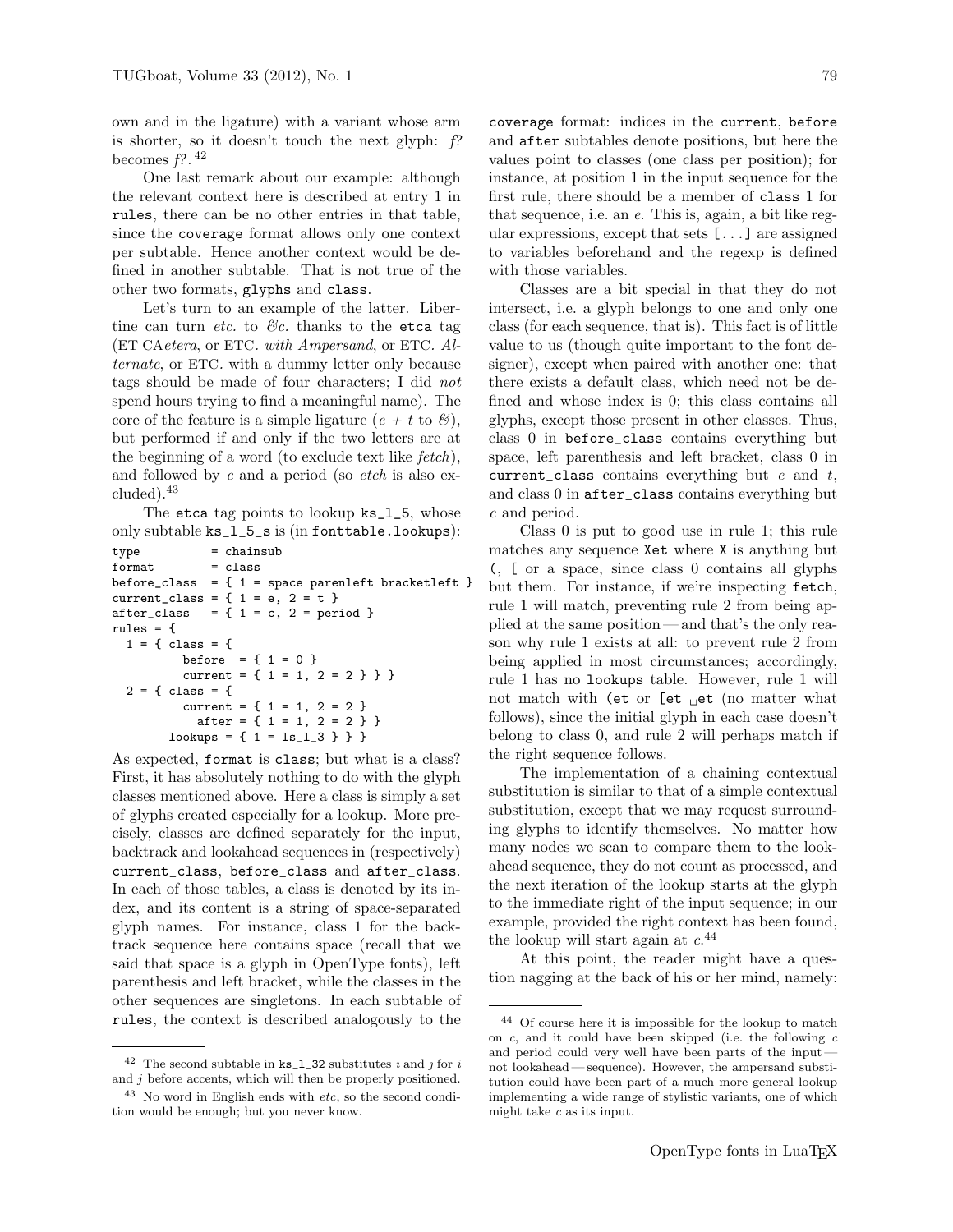what is the difference between a contextual lookup (chaining or not) with  $n$  subtables containing one rule each, as illustrated by ccmp above, and the same lookup with one subtable containing  $n$  rules, as etca here? As far as what the lookup *does* is concerned, the answer is: none, since a subtable matches when one of its rules matches, and a successful subtable or rule prevents the other ones from being applied. But there are some technical differences which may dictate why one implementation is chosen over the other: first, as already mentioned, only one rule per subtable is allowed in the coverage format, so a lookup will necessarily use several subtables; second, all rules in a subtable are in the same format (as witnessed by the fact that the format entry is on the same level as the rules table, and thus holds for all the rules contained in the latter), whereas different subtables in the same lookup may be expressed in different formats; if two contexts are better expressed in two different formats, then different subtables can be used.

# 12 Lookup types: positioning

At this point, we're done with substitutions (since reverse substitution is in limbo for the present). We turn to positioning lookups, held in the fonttable. gpos table.

Single positioning. This kind of feature moves a glyph horizontally and/or vertically and modifies its horizontal and/or vertical advance. Typographically, that means modifying the glyph's sidebearings (moving a glyph left/right increases/decreases the left sidebearing, and increasing/decreasing its width does the same for the right sidebearing). For instance, capital spacing in Libertine (activated by the cpsp tag) is implemented by lookup sp\_l\_0 (with type gpos\_single), whose only subtable sp\_l\_0\_s is detailed in each uppercase glyph's lookups table, e.g. A (65):

```
sp_1_0_s = \{ 1 = 1 \}type = position
    specification = \{ x = 2, h = 5 \} \}
```
As usual, what should be done is detailed in the specification subtable. For single positioning, the table may have up to four values: x is the horizontal displacement of the glyph; h is its width correction; y and v are the same things in the vertical direction.

Now suppose we're implementing capital spacing. We browse all capitals in a node list, or rather (and more generally), all glyphs that have this particular lookup. For each such glyph we add a kern of x units before if it follows a similar glyph, and a kern of h units after if it precedes a similar glyph (the if -clauses translate the fact that space adjustment should take place only between capitals). We could also merge the two kerns for each pair.

A caveat: capital spacing does not replace other forms of kerning, particularly the default kerning (denoted by the kern tag). If that kerning is done automatically by LuaT<sub>EX</sub> (because the kerning callback is left untouched or the node.kerning function is used), that should occur before capital spacing, otherwise our additional kerns will prevent it. In turn, when looking for the preceding or following glyph, we should ignore intervening kerns (which have the special subtype 0).

An example of vertical positioning can be found in sp\_l\_1 (triggered by onum, whose only subtable sp\_l\_1\_s lowers mathematical operators so they are better placed with "oldstyle" numbers). Thus the specification for this subtable in glyphs  $=, +, -$ ,  $\times$  and  $\div$  (61, 43, 8722, 215 and 247 respectively) contains a single entry at y whose value is -100; then it suffices to assign (or rather, add)  $-100$  units to the glyph nodes' yoffset field to implement the lookup. I leave it at that here, since yoffset is detailed more thoroughly below, along with its horizontal twin xoffset.

Pair positioning (kerning). This second type of adjustment is well known: it is the tiny amount of space (possibly negative) added between two letters that look badly set when just left next to each other, for instance between  $T$  and  $o$  (compare kerned  $To$ with "natural"  $To$ ).

Kerning pairs go in two formats. First, there is kerning information for individual pairs, which is found in the glyph table for the left member of the pair, more precisely in the kerns (not lookups) subtable. For instance, looking precisely at this subtable for  $T(84)$ :

```
kerns = {
1 = \{ char = udieresisoff = -44\verb|lookup = { i=pp_1_2_-g_0, 2=pp_1_2_kr_1 } \}2 = \{ char = odieresisoff = -44lookup = { 1 = pp_1_2__g0, 2 = pp_1_2_k1 }3 = \{ char = adieresisoff = -36lookup = { 1 = pp_1_2__g0, 2 = pp_1_2_k_1 }... 22 more
}
```
This means that  $\ddot{u}$  and  $\ddot{o}$  should be brought closer to a preceding  $T$  by 44 units, whereas for  $\ddot{a}$  it should be  $36$  units.  $\rm ^{45}$ 

<sup>45</sup> The lookup table shouldn't be a table at all, but a string identical to the table's first entry, i.e. pp\_l\_2\_g\_0; this hap-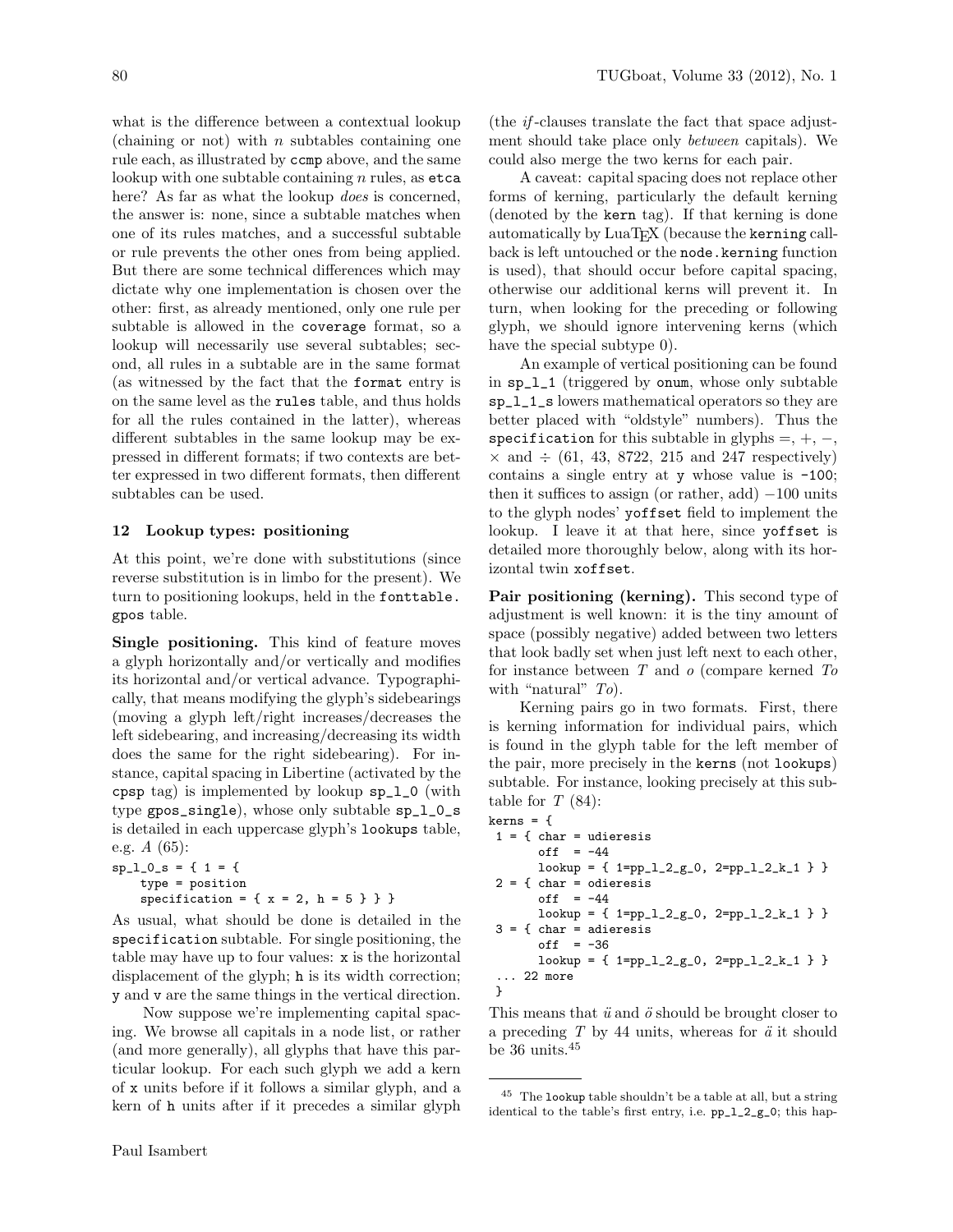However, different pairs often share the same amount of kerning. Better yet, classes of glyphs on the left will often have the same kerning when followed by classes of glyphs on the right. For instance, A,  $\dot{A}$ ,  $\dot{A}$  ... should behave similarly, because here accents make little difference (this is not true for a lowercase letter). Accordingly, kern pairs are often defined in kern tables; for instance, here's the entry at index 3 in fonttable.gpos (much abridged):

```
3 = 6
```

```
type = gpos_pair
flags = { ignorecombiningmarks = true }
name = pp_1_2features = { \ldots }subtables = {
  1 = \{ name = pp_1_2_2_0 \}2 = \{name = pp_1_2_k_1kernclass = {
      1 = \{firsts = {
          2 = r v w y yacute ydieresis ...
          3 = a i u ...
          ... }
        seconds = {2 = a aogonek
          3 = c e o q ccedilla...
          11 = exclam parenright ... }
        offsets = { 13 = -15
                    14 = -1018 = -29... }
        lookup = pp_1_2_k_1 } } } }
```
We discover *en passant* that such kerning is associated with the kern tag, which activates both the per-glyph kerning (see the first subtable with lookup  $pp_1_2_2_0$  — also associated with the individual kerning pairs for  $T$  in the previous code snippet) we've seen above and the kerning by class that we're interested in; it is of course crucial that the perglyph subtable take precedence over the kerning table: the latter is powerful yet indiscriminate, while the former is limited but accurate. Kerning tables deal with glyphs massively, and individual kerning pairs set the exceptions.

The kernclass table has the information we need, namely a kerning table, <sup>46</sup> composed of four entries: firsts is an array of glyph classes on the left; seconds is an array of glyph classes on the right;

offset is the amount of kern needed for each pair of classes; and lookup is just redundant; we can ignore it and stick to the name field. Let  $f_i$ ,  $s_j$ ,  $o_k$  stand for entries firsts[i], seconds[j] and offsets[k] respectively; then kerning tables can be read as follows:

| $S_1$       |                                 | $s_2$     | $\cdots$ $s_n$ |                    |
|-------------|---------------------------------|-----------|----------------|--------------------|
| $f_1$ $o_1$ |                                 | $O_2$     |                | $\cdots$ $o_n$     |
|             | $f_2$ $o_{n+1}$                 | $o_{n+2}$ |                | $\cdots$ $o_{n+n}$ |
|             | and a state of                  | $\cdots$  |                | a a a chanaich     |
|             | $f_m$ $o_{mn-n+1}$ $o_{mn-n+2}$ |           |                | $\cdots$ $o_{mn}$  |

In words, the amount of kerning between classes  $i$ and j is  $o_{(i-1)n+j}$ , where n is the length of the table seconds (i.e. its highest index; do not use the Lua length operator # here, it will return random values, since the entry at index 1 is always missing for reasons explained just below). Thus, between  $r$  (in class  $f_2$ ) and e (in class  $s_3$ ), there should be a kern whose width is specified in  $o_{(2-1)\times 11+3} = o_{14} = -10$ units— unless, of course, such information is overridden by per-glyph kerning, as seen for T above.

When  $o_i$  would be 0, i.e. no kerning is specified between two classes, the entry is omitted in the offsets table. Another important point is that  $f_1$ and  $s_1$  are special: like class 0 in contextual substitutions above, they hold all the glyphs that don't appear in other classes, and thus aren't explicitly defined. Kerning for those classes is seldom, if ever, specified, for reasons that should be obvious.

LuaTEX is able to handle such kerning by itself; to do so, we fill the kerns table that each character may have; e.g. for  $r$  it would contain the following information:

```
kerns = {
```

```
[name_to_unicode.a] = -9830,[name_to_unicode.aogonek] = -9830,
[name_to\_unicode.c] = -6554,
... }
```
assuming the font has been loaded at 10pt and there are 1000 units per em, so that the first value is  $\frac{-15*10*65536}{1000} = 9830.4$  scaled points (rounded, since there is nothing smaller than a scaled point). However, LuaT<sub>E</sub>X won't insert a kern if anything occurs between two glyph nodes (barring discretionary nodes, which it will certainly do better than us), and we have just seen such intervening material in the previous subsection with capital spacing.<sup>47</sup> Also,

pens quite regularly with similar lookup entries. The correct information can be reliably retrieved with:

 $local \, lk = (type(lookup) == "table" and  $lookup[1])$$ or lookup

<sup>46</sup> Actually, kernclass is made of subtables, each one being a kerning table; but only the first is valid, the others are defined elsewhere and should be ignored when repeated as the non-first subtables.

<sup>47</sup> Capital spacing is a single positioning lookup. But given that the tag has additional semantics, namely that the positioning should occur if and only if the uppercase letter is preceded and/or followed by another capital letter, we can reinterpret it as kerning with the pairs  $A/A$ ,  $A/B$  ...  $Z/Y$ ,  $Z/Z$ . Then, for each glyph m on the left and glyph n on the right, we can set entry *n* in kerns, as  $h_m + x_n + k_{mn}$ , where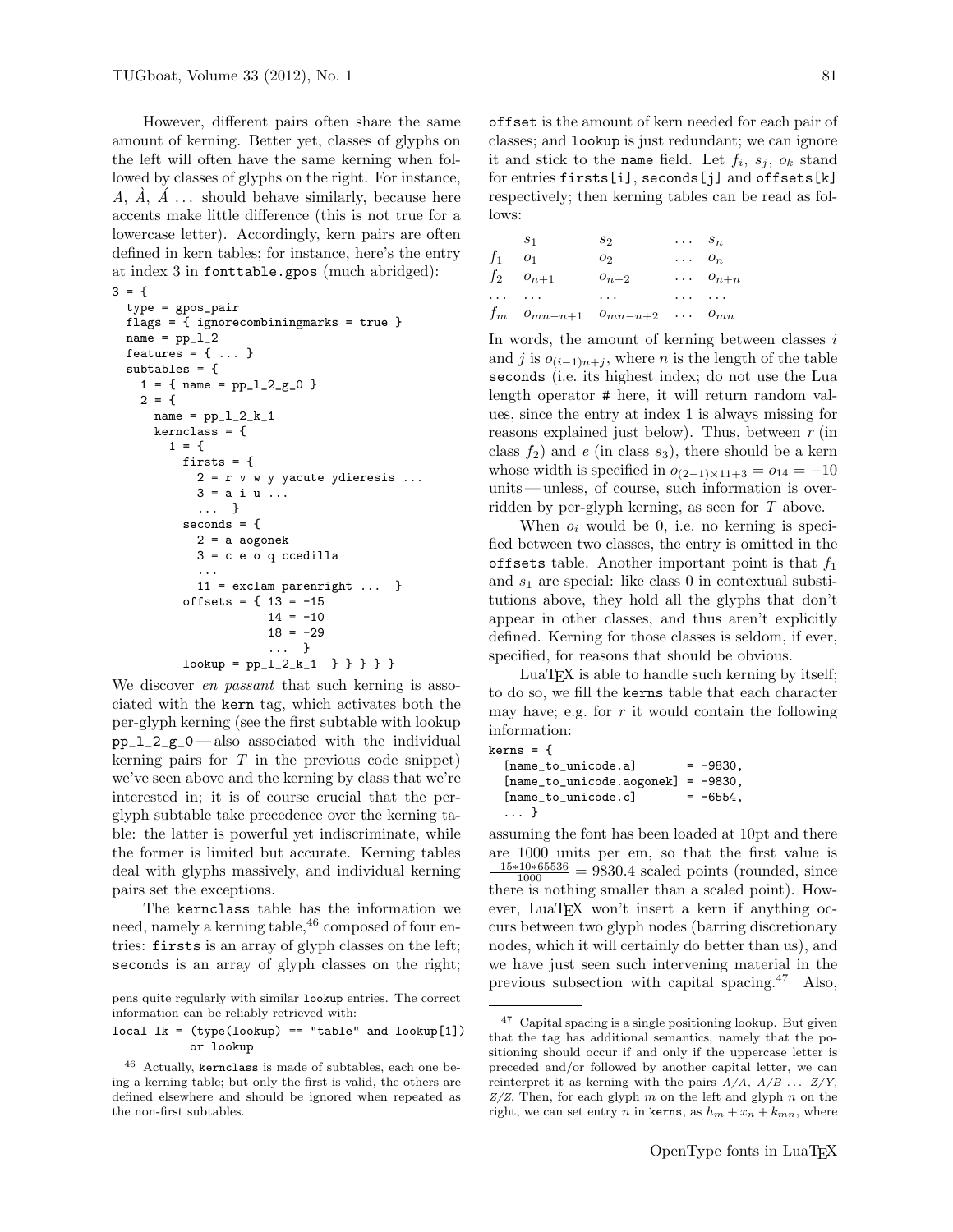the kerning lookup here is instructed to ignore marks (see the flags entry), and  $\text{LuaT} \not\!\!{F} \text{X}$  can't do that.

Mark positioning. We turn now to the placement of diacritics, i.e. glyphs that exist only relative to another. Only the latter should be visible to the justification engine afterward; the diacritic itself may only contribute to the vertical dimension of the resulting combination.

Since Unicode defines many precomposed characters, independent diacritics can often be avoided. Yet situations still abound where mark positioning is crucial — if only because the font has no glyph for a given precomposed character. As an example, the International Phonetic Alphabet uses a ring below a symbol to denote a voiceless sound (when no independent symbol exists), e.g.  $m^{48}$  If we want to do phonetics with Libertine, we'll have to use mark positioning, because the symbol doesn't exist in that font (or in Unicode, for that matter).

At this point, it might be useful to review how TEX positions diacritics. The **\accent** primitive, used as:

#### $\ \ \ \$

places the character at position  $\langle number \rangle$  in the font on the character at position  $\langle char \rangle$  as follows: first, if  $\langle char \rangle$ 's height differs from the font's x-height, i.e. \fontdimen5 (a.k.a. parameters.x\_height), then the accent is put into a box shifted vertically by:

$$
shift = height_{chr} - \textit{xheight}
$$

Then the accent is surrounded by kerns so that it is centered on the accentee, modulo the declared slant per point (\fontdimen1 a.k.a. parameters.slant). If we denote the width of the first kern by  $k_1$  and the second by  $k_2$ , they can be computed as:

$$
k_1 = \frac{width_{chr} - width_{acc}}{2} + \frac{slant}{1pt} \times shift
$$

$$
k_2 = -(k_1 + width_{acc})
$$

We can see that the second kern is used only to cancel whatever horizontal displacement was caused by the first kern and the accent. The entire operation can be justified by saying that T<sub>E</sub>X expects an ac-

cent to be designed to fit an ascenderless lowercase letter.

OpenType fonts don't work this way; instead, glyphs have anchors, and a diacritic is placed relative to a base glyph by aligning those anchors. Also, following Unicode, a diacritic is expected to follow the character it modifies:  $e^{\hat{i}}$  denotes  $\hat{e}$ . What road shall we follow: T<sub>EX</sub>'s diacritic–base or Unicode's base–diacritic? And does it make any difference?

To see the problem in action, suppose we're scanning a node list to perform mark positioning. If marks were denoted in T<sub>EX</sub>'s way, then they can easily be spotted thanks to the kerns used to position them, which have subtype 2. We can undo whatever T<sub>E</sub>X tried to do and reposition the marks. If we follow Unicode, however, TEX will do nothing and would-be diacritics will simply stand suspended in mid-air with nothing to distinguish them.

But OpenType fonts are a little bit more clever than that: We can rely on glyph classes. Whenever a "mark" glyph is encountered, it should be attached to the preceding glyph (if the corresponding feature has been activated). Thus, when scanning a node list, we should check the class of each glyph node (actually, we've been implicitly doing that all along, since we know some lookups ignore some glyph classes). Not all fonts have classes and anchors, however, only those that implement mark positioning. For the rest (e.g. Latin Modern), one should rely on TEX's \accent, because we won't be able to do better than that. But otherwise the OpenType method should be followed because if we put diacritics before their bases  $\dot{a}$  la T<sub>E</sub>X, as in  $A\langle mark\rangle BC$  where OpenType expects  $AB\langle mark\rangle C$ , then they might mess with a lookup designed to act on A and B and not instructed to ignore marks because there shouldn't be one to begin with.

Let's get back to voiceless  $m(109)$ . If we explore the letter itself, we'll see it has an anchors subtable (also, not shown here is the glyph's class: it is base):

```
anchors = {
basechar = {
 Anchor-2 = {x = 522, y = 645, lig_index = 0 }
 Anchor-5 = { x = 157, y = 9, lig\_index = 0 }
 Anchor-6 = { x = 382, y = -105, lig_index = 0 }
} }
```
The anchors here all belong to the same category, basechar, meaning that they are the anchors to be used when a mark is to be attached to the letter. The ring-below glyph (755), on the other hand, has the following anchors (and its class is mark): anchors  $=$  {

```
mark = { Anchor-6 = { x = 92, y = -116,
                      lig\_index = 0 } } }
```
 $h$  and  $x$  are the corresponding entries in specification for the single positioning lookup and  $k$  is the (real) kern between the two glyphs. Then we can let LuaTEX do the kerning by itself, although, of course, this is just a special case.

<sup>48</sup> A voiceless consonant is produced with the vocal folds open, so that the air flows through soundlessly; in a voiced consonant, the vocal folds are closed and flap under air pressure, producing a vibration. In each of the pairs  $t/d$ ,  $p/b$ and  $f/v$ , both sounds are identical except that the first one is voiceless while the second is voiced. To produce a voiceless  $m$ , either say  $m$  without humming, or say  $p$  while expelling air through the nose, or whisper mama, although technically whispering isn't voicelessness.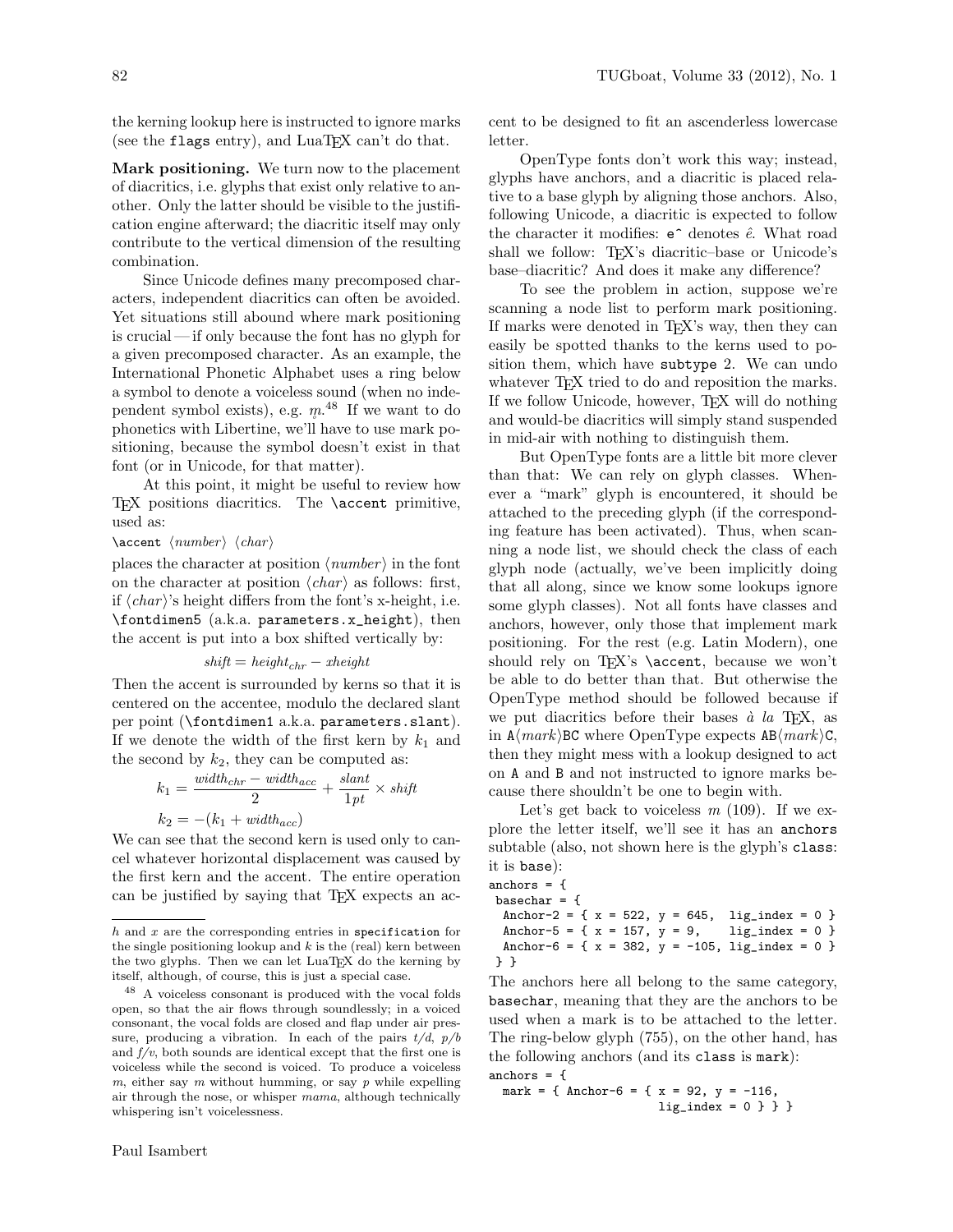The only anchor here is in the mark category, meaning it should be used when the glyph is moved relative to another. In both cases, the anchor category might seem redundant given the glyph's class, but we'll see below that it is not: there might be anchors with different categories.

Now, if we want to position the ring (the mark) relative to  $m$  (the base), we have to align the anchor of category basechar in the latter with the corresponding anchor of category mark in the former; in this case, the anchor is Anchor-6. So, assuming we're doing it the Unicode way, i.e. base followed by mark, we have to align the two glyphs at the origin, which, in a left-to-right writing system, means that we must move the mark left by the base's width, then shift it horizontally by  $x_{base} - x_{mark}$  and vertically by  $y_{base} - y_{mark}$ . Finally, all this movement should be invisible, so that after the operation we end up at the base's right border. We could use kerns and an hbox to do that, but LuaT<sub>EX</sub> offers a much simpler solution, manipulating the mark's xoffset and yoffset fields (which are present in all glyph nodes). We still need a kern after the mark to cancel its width, though.

But we've moved a bit too fast. Now that we're more knowledgeable about lookups, we know that we should always check their subtables, because they give us the order of operations; so let's have a look at mb\_l\_3 in gpos (triggered by the mark tag):

```
name = mb_1_3type = gpos_mark2base
features = \{ \ldots \}flags = \{ \}subtables = {
  1 = \{ name = mb_1_3_2_0, anchor_classes = 1 \}2 = \{ name = mb_l_l_3_l, anchor_l_classes = 1 \}\langle \dots five more \dots \rangle}
```
(We furtively note the lookup's type.) The subtables have names, as usual; however, we haven't seen those names in the glyph's information for this lookup, as was the case for other types. That's because the link between the lookup in gpos and its details in affected glyphs is indirect in this case; subtables are tied to anchors (as indicated, somewhat redundantly, by the anchor\_classes field), which anchors we then find in the glyphs, as we have already seen. Anchors are enumerated in fonttable. anchor\_classes; here are the first two:

 $1 = \{ type = mark$ name = Anchor-0  $lookup = \{ 1 = mb_l_l_3_l_0, \ldots \}$  $2 = \{ type = mark$ name = Anchor-1  $lookup = \{ 1 = mb_1_3_2_1, \ldots \}$  (Again, lookup is buggy; the correct value is the first entry.) Now, to retrace our steps: the  $mb_1=3$ lookup has subtables, each associated with one or more anchor $(s)$ , which anchors we then find in some glyph(s). Thus, to implement mark positioning on a given mark glyph: for each subtable of the lookup, and for each anchor in that subtable, we check if the mark has this anchor in its anchors.mark subtable and if the nearest preceding base glyph has this anchor in its anchors.basechar subtable. If so, we align the two anchors (and the lookup, as usual, is considered processed: subsequent anchors and subtables are ignored). Now, the reader can check that the seventh subtable in mb\_l\_3 points to Anchor-6, which is exactly the one we need to, at long last, put that ring below m.

Now suppose we're in a node list, with a node mark to be positioned on the glyph base immediately on its left. We've retrieved the necessary anchor for each glyph, which we denote with ma for the mark's anchor and ba for the base's anchor. Then here's how the positioning is to be performed:

```
mark.xoffset = ba.x - ma.x - base.widthmark.yoffset = ba.y - ma.y
local kern = node.new("kern", 2)
kern.kern = -mark.width
head = node.insert_after(head, mark, kern)
```
The kern has subtype 2, as a reminder that it is used for accent placement. Note that xoffset is invisible to TEX, so there is no need to take it into account in the kern's width. $49$  Also, marks often have no width (i.e. they are drawn entirely to the left of their bounding boxes), in which case the kern may be avoided entirely.<sup>50</sup>

On the other hand, yoffset does have an effect, but only on height, not depth; this means that if we're dealing with a mark placed under the baseline, and yoffset is non-zero, then the depth of the horizontal box containing the character might not be properly computed. Devising an alternate solution, using kerns and boxes as T<sub>F</sub>X natively does and computing depth properly, is left as an exercise to the reader.<sup>51</sup>

<sup>49</sup> In right-to-left typesetting, we would have to move the mark right by its width, not the base's width, since glyphs are always drawn with the cartesian origin at the bottom left corner; however, we would still use a negative value for xoffset, because this field follows the writing direction.

<sup>50</sup> Actually, no matter what fonttable says, we could set the widths of all mark glyphs to 0, given that they are supposed to be non-spacing glyphs. Then we could do without the kern altogether, thus tinkering less with the nodelist.

<sup>&</sup>lt;sup>51</sup> Said reader may also be glad to learn that LuaTEX has primitives (inherited from PDFTEX) that set the height and depth of paragraph lines independently of their contents: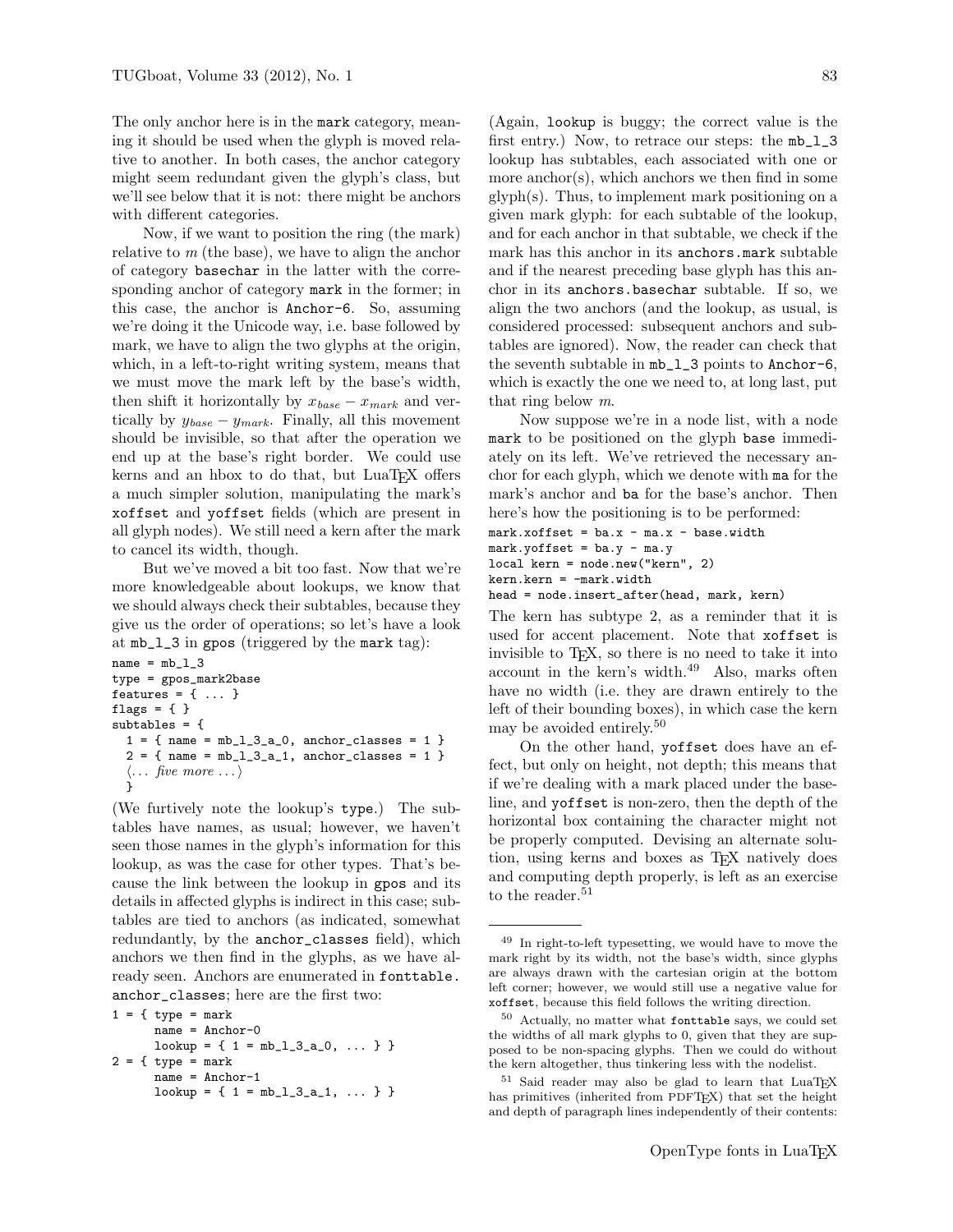Mark to mark positioning. Positioning a mark on a base glyph is not the only possibility in diacritic placement; we may want to position a mark, let's call it mark1, relative to another one, mark2; this occurs for instance if you want a tone marker and an accent on the same vowel in Vietnamese: the first should be placed relative to the second, not relative to the third.<sup>52</sup> The process is similar to what we've just seen, except that: the lookup's type in fonttable.gpos is gpos\_mark2mark, and in anchor\_classes the type is mkmk; mark2's anchor is to be found in the basemark subtable of the anchors table (parallel to the basechar subtable for a base glyph); and most importantly, since mark2 itself is very likely to be moved on the nearest base glyph, this positioning, reflected in the xoffset and/or yoffset of mark2, should be taken into account when moving mark1 (actually, we should have done that with mark-to-base placement too, because it may well happen that a base glyph is moved, if only because the end user does so by hand). Libertine contains no lookup of this type.

Mark to ligature positioning. Finally, a mark may be positioned relative to a component in a ligature. Recall the "c¸h" example discussed above: the ligaturing lookup (which ignores marks) will turn it into " $ch$ ,", and we should position the cedilla so as to obtain " $\zeta h$ ". This is not simple mark-to-base positioning, because the mark could (theoretically, at least) be set on either of the two original components. That is why an anchor in a ligature has several instances of itself, each associated with one of the original components (not all components need to have an anchor, though); so, if a mark should be placed relative to the first component, the first instance of the anchor shall be used, while for the second component the second instance is the right one, and so on.

Of course, this implies the ligaturing lookup has stored the necessary information, namely the component with which the mark was originally associated. To do so, we can set an attribute in the mark node; in our case, we would set this attribute to 1, indicating that the mark is associated with the first component.

In Libertine, the mklg tag activates the ml\_l\_4 lookup, whose type is gpos\_mark2ligature. <sup>53</sup> This lookup has one subtable associated with Anchor-7 (whose type in anchor\_classes is mark, but should be mklg— no relation to the tag). If we look at the cedilla (184), we'll see that it has this anchor in the mark subtable— so we can at least conclude that, no matter what  $X$  is in "mark-to- $X$  positioning", the mark's anchor always has the same category. But the anchors table for the ligature (57, 403) is different:

anchors  $=$  { baselig  $=$  { Anchor-7 = {  $1 =$  {  $x = 212$  $y = 2$ lig\_index = 0 }  $2 = \{ x = 470$ y = 2 lig\_index = 1 } } } }

Anchors of type baselig are made of subtables, each specifying one instance of a given anchor. The index of each subtable correctly identifies the associated component in the ligature, because subtables aren't continuously numbered. If Anchor-7 was defined for the second component only, the subtable would still be at index 2, not 1. So the lig\_index field can be done without, all the more as it has the inhuman habit of starting counting at 0.

As for the implementation, it is identical to what we've already seen: anchors should be aligned. The only difference is in how to find the right anchor.

Cursive attachment. In a script (cursive) font, letters should be properly attached together. The Latin alphabet poses no problem: all letters are on the baseline anyway, so it is up to the font designer to ensure that exit points and entry points match, at least vertically (horizontal adjustment can be left to kerning); in other words, entry and exit points should be at the same height. However, that is not true of some Arabic scripts, such as Nasta $\mathrm{i}I_{\text{q}}^{54}$ 

<sup>\</sup>pdfeachlineheight and \pdfeachlinedepth. The wrongly computed depth can then be ignored, except when building an independent hbox.

<sup>52</sup> Tone is the use of pitch as a lexical device (i.e. to distinguish between words), just like phonemes do in non-tonal (and, of course, tonal) languages; that is different from intonation, used in all languages, which do not distinguish words: if you say cat and then repeat it with a raising intonation, as in a question, it's still the same word.

A little less off-topic: there exist precomposed characters for Vietnamese in Unicode, and they have glyphs in Libertine, so the example is slightly spurious.

<sup>53</sup> Mark to ligature positioning is usually activated with the mark tag, just like mark to base positioning. Here I've used a different tag just so users can test it independently.

 $54$  Nasta'l $\overline{1q}$  is used mostly for Indo-European languages (especially, Urdu), thus totally unrelated (or rather, to this day not convincingly— for most linguists — related) to Arabic or the Semitic languages more generally or even the Afro-Asiatic family, unless one is willing to accept the Nostratic superfamily or even more remote and controversial linguistic classifications. But then, languages as unrelated to Latin as Basque, Mohawk, Vietnamese, Wolof, and many, many more, are written in the Latin alphabet.